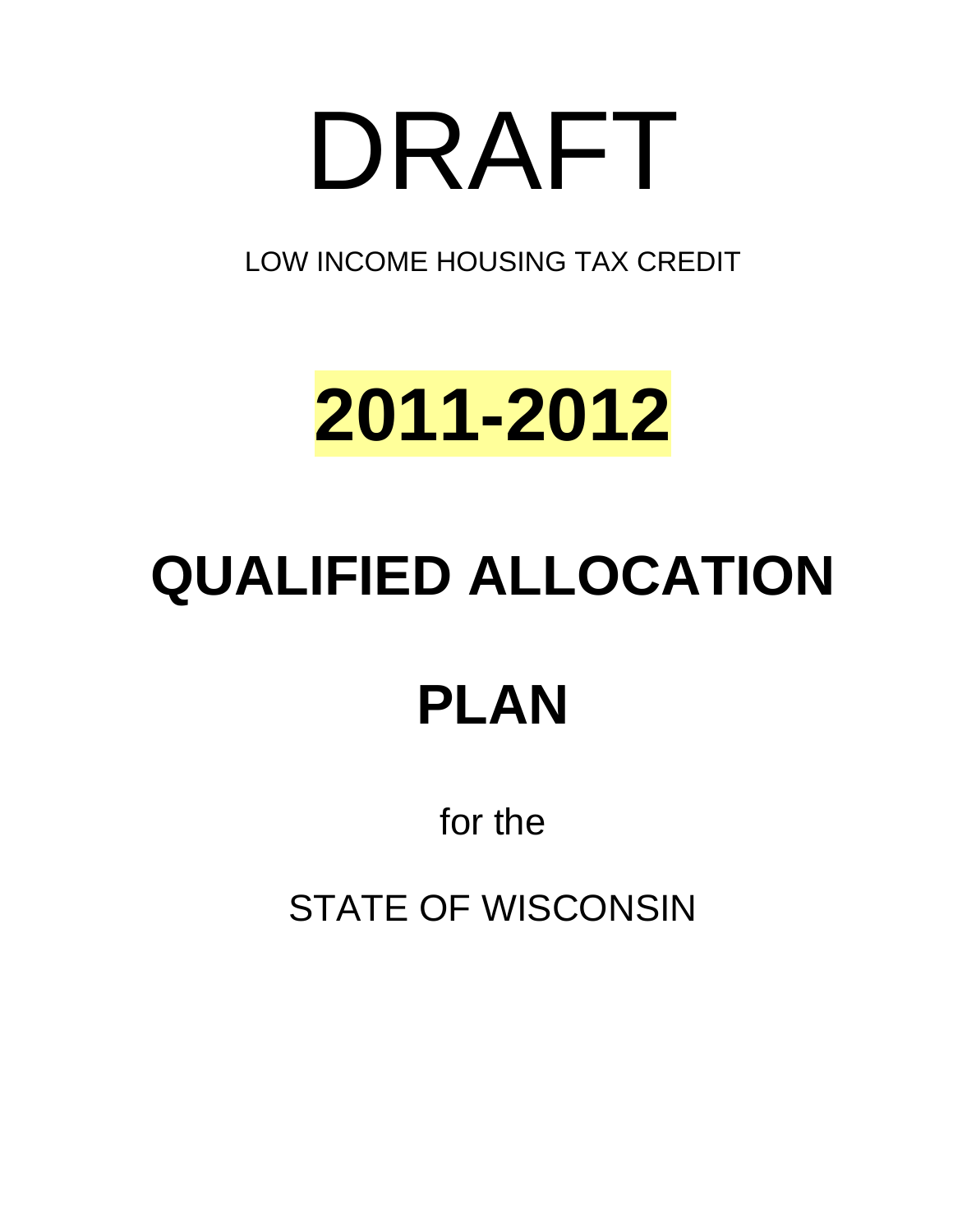## LOW INCOME HOUSING TAX CREDIT

## **2011-2012**

## **QUALIFIED ALLOCATION PLAN**

## **TABLE OF CONTENTS**

| I.               | <b>INTRODUCTION</b>                                                                                                                                                                                                                                                                                                                                                                                                                                                                                                                                                                                                                                         | $\mathbf 1$                                                                                                    |
|------------------|-------------------------------------------------------------------------------------------------------------------------------------------------------------------------------------------------------------------------------------------------------------------------------------------------------------------------------------------------------------------------------------------------------------------------------------------------------------------------------------------------------------------------------------------------------------------------------------------------------------------------------------------------------------|----------------------------------------------------------------------------------------------------------------|
| П.               | THE COMPETITIVE CREDIT RESERVATION & ALLOCATION PROCESS                                                                                                                                                                                                                                                                                                                                                                                                                                                                                                                                                                                                     | 1                                                                                                              |
|                  | <b>Amount of Credit to be Allocated</b><br>А.                                                                                                                                                                                                                                                                                                                                                                                                                                                                                                                                                                                                               | 1                                                                                                              |
|                  | <b>Steps in the Reservation &amp; Allocation Process for Competitive</b><br>В.<br><b>Credit</b>                                                                                                                                                                                                                                                                                                                                                                                                                                                                                                                                                             | 4                                                                                                              |
|                  | <b>Application Deadline</b><br>1.<br><b>Initial Application Review &amp; Site Visit</b><br>2.<br>3.<br><b>Market Approval Threshold</b><br><b>Financial Feasibility Threshold</b><br>4.<br><b>Application Scoring &amp; Minimum Scoring Threshold</b><br>5.<br><b>Land Use Restriction Agreement</b><br>6.<br>7. Scoring Categories<br>8. Submission & Review of Additional Documents<br><b>Credit Calculation &amp; Reservation</b><br>9.<br>10. Second & Third Application Reviews & Credit Allocation<br>11. Rules for Developments Receiving Non-Competitive (4%) Credit<br>when Financed With Tax-Exempt Bonds<br>12. Compliance Monitoring Procedures | 5<br>5<br>6<br>6<br>$\overline{7}$<br>$\overline{7}$<br>$\overline{7}$<br>$\mathbf{9}$<br>10<br>11<br>13<br>14 |
| III.             | <b>PUBLIC REVIEW PROCESS FOR THE QUALIFIED ALLOCATION PLAN</b>                                                                                                                                                                                                                                                                                                                                                                                                                                                                                                                                                                                              | 17                                                                                                             |
| IV.              | <b>MODIFICATIONS TO THE QUALIFIED ALLOCATION PLAN</b>                                                                                                                                                                                                                                                                                                                                                                                                                                                                                                                                                                                                       | 17                                                                                                             |
| $\mathsf{V}_{-}$ | <b>STATEMENT OF POLICY</b>                                                                                                                                                                                                                                                                                                                                                                                                                                                                                                                                                                                                                                  | 17                                                                                                             |
| VI.              | <b>NONCOMPLIANCE &amp; PREVIOUS PERFORMANCE</b>                                                                                                                                                                                                                                                                                                                                                                                                                                                                                                                                                                                                             | 18                                                                                                             |
| VII.             | <b>WHEDA EMERGING BUSINESS PROGRAM</b>                                                                                                                                                                                                                                                                                                                                                                                                                                                                                                                                                                                                                      | 18                                                                                                             |
| VIII.            | <b>WHEDA INTERNET SITE</b>                                                                                                                                                                                                                                                                                                                                                                                                                                                                                                                                                                                                                                  | 19                                                                                                             |
| IX.              | <b>TAX CREDIT ALLOCATION FEES</b>                                                                                                                                                                                                                                                                                                                                                                                                                                                                                                                                                                                                                           | 19                                                                                                             |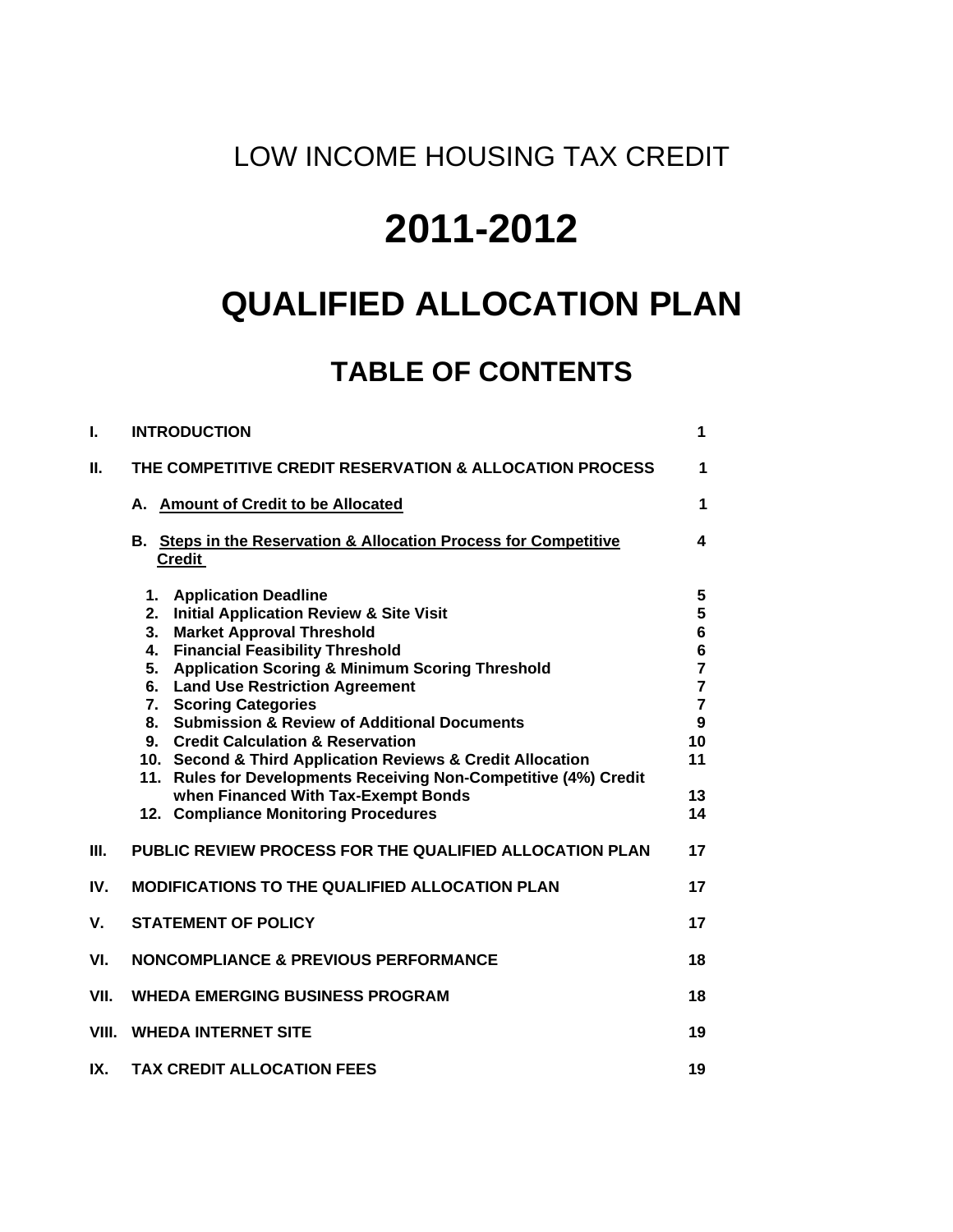### **I. INTRODUCTION**

Thank you for your interest in the Low Income Housing Tax Credit (LIHTC) Program. The Governor has appointed the Wisconsin Housing and Economic Development Authority (WHEDA) to administer this program in Wisconsin. In accordance with Section 42 of the Internal Revenue Code (the "Code"), WHEDA has developed this Qualified Allocation Plan (the "Plan") to establish the criteria and process for the allocation of the housing Tax Credit (the "Credit") to qualified rental housing developments in Wisconsin. WHEDA will implement this Plan following a public hearing, approval of the Plan by the WHEDA Board of Directors, and final approval of the Plan by the Governor. This Plan shall govern calendar years 2011 and 2012.

### **OBJECTIVES OF THE QUALIFIED ALLOCATION PLAN**

- 1. Increase the quantity of safe, quality, affordable rental housing throughout Wisconsin
- 2. Preservation of existing affordable rental housing throughout Wisconsin
- 3. Increase the availability of housing with supportive services
- 4. Increase the availability of housing that serves those with very low incomes (at or below 50% county median incomes)
- 5. Support community-initiated and neighborhood-supported affordable housing plans
- 6. Support the housing goals and objectives stated in the State of Wisconsin 2005-2009 Consolidated Plan: http://commerce.wi.gov/CDdocs/cd-consolidated-summary.pdf
- 7. Support the housing goals and objectives stated in the Plan to End Homelessness in Wisconsin, July 2007: [http://commerce.wi.gov/CD/docs/Housing-Reference/cd-boh](http://commerce.wi.gov/CD/docs/Housing-Reference/cd-boh-homelessnessplan.pdf)[homelessnessplan.pdf](http://commerce.wi.gov/CD/docs/Housing-Reference/cd-boh-homelessnessplan.pdf)

### **II. THE COMPETITIVE CREDIT RESERVATION & ALLOCATION PROCESS**

### **A. Amount of Credit to be Allocated**

The amount of annual Competitive Credit authority is based on an estimated \$2.10 per-capita derived from population estimates released by the Internal Revenue Service (the "IRS"). In calendar year 2010, WHEDA's per-capita Competitive Credit authority was **\$11,875,025**. 2011 per-capita Credit is yet to be determined. In addition to per-capita Credit, WHEDA may have returned Credit from previous Credit years to allocate. WHEDA may also elect not to allocate remaining Credit.

There will be one pool of Competitive Credit divided into six set-asides. These set-asides are General, Nonprofit, Preservation, Rural, Supportive Housing and Reserve. All set-asides are available at the opening of the application period. Because WHEDA intends to leverage this limited public resource to the furthest extent possible, the maximum Credit that will be awarded to any one development is **\$1,050,000, except for the General Set Aside which has a \$1,500,000 maximum.**

 All developments applying for additional Competitive Credit (in excess of the development's original Credit request) in a subsequent year must compete with all other competitive applications submitted in the selected set-aside. Such additional Credit applications shall not include a Developer's Fee higher than the development's original request.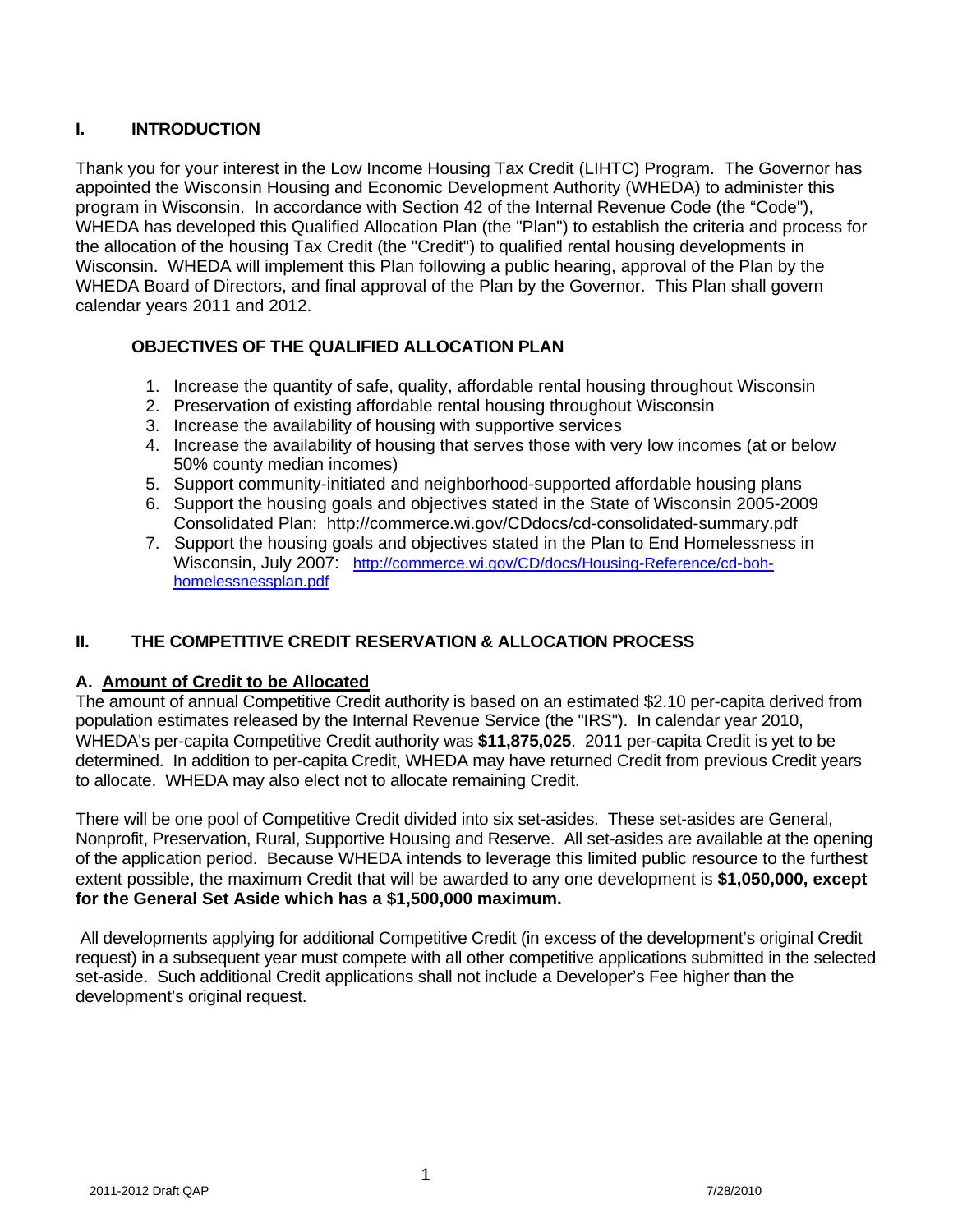The set-aside percentages are:

- 1. **General Set-Aside. Thirty five percent (35%)** or approximately **\$4,156,258** of the State housing per-capita Credit will be made available in the General Set-Aside.
- 2. **Nonprofit Set-Aside. Ten percent (10%)** or approximately **\$1,187,502** of the State housing Credit ceiling must be set aside for qualified nonprofit organizations that have an ownership interest in a Credit development. This Credit amount cannot be used for any other purpose and any unused Credit may be carried over at the end of the allocation year.

If nonprofit applications score insufficient points to qualify for Credit in the Nonprofit Set-Aside, they will be transferred to the General Set-Aside.

The nonprofit must be a "qualified nonprofit organization" as defined in Section 42 of the Code and submit a fully completed Appendix B with the initial LIHTC application. Applications determined by WHEDA to be ineligible for this Set-Aside will be moved to the General Set-Aside.

3. **Preservation Set-Aside. Thirty percent (30%)** or approximately **\$3,562,507** of the State housing per-capita Credit will be set aside for the preservation of qualifying federally assisted housing units. Applications must propose a minimum of 20% of eligible basis or \$15,000/unit in hard cost rehabilitation, whichever is greater, to qualify for this set aside. Unused Credit remaining in the Preservation Set-Aside will be returned to the General Set-Aside.

Federally Assisted Housing Preservation includes low-income housing developments subsidized under the following or similar programs: Section 236, Section 221(d)(3) Below Market Rate (BMIR), Section 221(d)(3) Market Rate with Section 8 rental assistance, Section 8 project-based new construction, Section 202, Section 811, Section 221(d)(4), and Section 515- Rural Rental Housing Program, Rural Development, USDA and NAHASDA or other tribal subsidies.

Applications which contemplate the construction of any new units not to be supported by the existing subsidies are ineligible for the Preservation Set-Aside.

Applications applying in this Set-Aside shall not be moved to a different Set-Aside for any reason.

4. **Rural Set-Aside. Ten percent (10%)** or approximately **\$1,187,502** of the State housing per-capita Credit will be reserved for developments in qualified rural locations. Unused Credit remaining in the Rural Set-Aside will be returned to the General Set-Aside.

To qualify for the Rural Set-Aside:

a. A development must be in a location that is rural in character. The following criteria will be used by WHEDA in determining whether a site is rural in character or not: a) Population (generally less than 10,000), b) Location relative to other communities and the population of those communities, c) Commuting patterns and distances, d) Community economic base, and d) Community land use patterns. WHEDA will, upon request, evaluate sites in advance and advise applicants as to whether the proposed site is eligible for the Rural Set-Aside. Any request for the evaluation should be directed to the Low Income Housing Tax Credit Allocating Group, must be made in writing, and must be received minimum thirty (30) days prior to the due date for Competitive applications.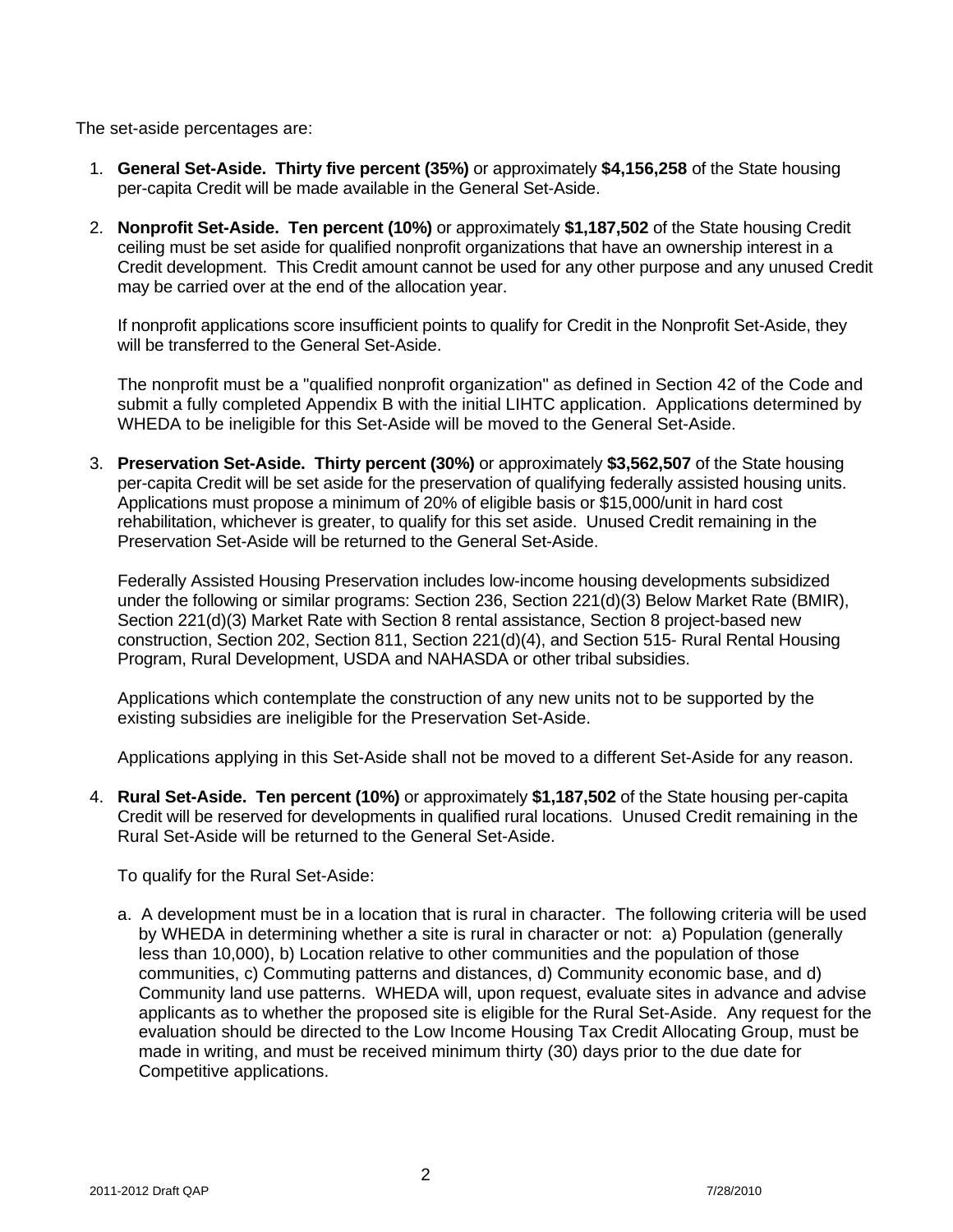b. Applications for Rural Set-Aside Credit must be for developments consisting of 24 or fewer units, if the development involves newly constructed units.

Applications applying in this Set-Aside shall not be moved to a different Set-Aside for any reason.

5. **Supportive Housing Set-Aside. Ten percent (10)** or approximately **\$1,187,502** of the State housing per-capita Credit will be reserved for developments intending to provide supportive services in at least 50% of the units for individuals and families who are homeless, at risk of homelessness, and/or have disabilities and who require access to supportive services to maintain housing. Unused Credit remaining in the Supportive Housing Set-Aside will be returned to the General Set-Aside.

To qualify for the Supportive Housing Set-Aside the development must meet the above criteria and the applicant must select this Set-Aside in the application.

Applications applying in this Set-Aside shall not be moved to a different Set-Aside for any reason.

6. **Reserve Set-Aside. Five percent (5%)** or approximately **\$593,751** of the State housing per-capita Credit will be reserved for Credit fluctuations and contingencies.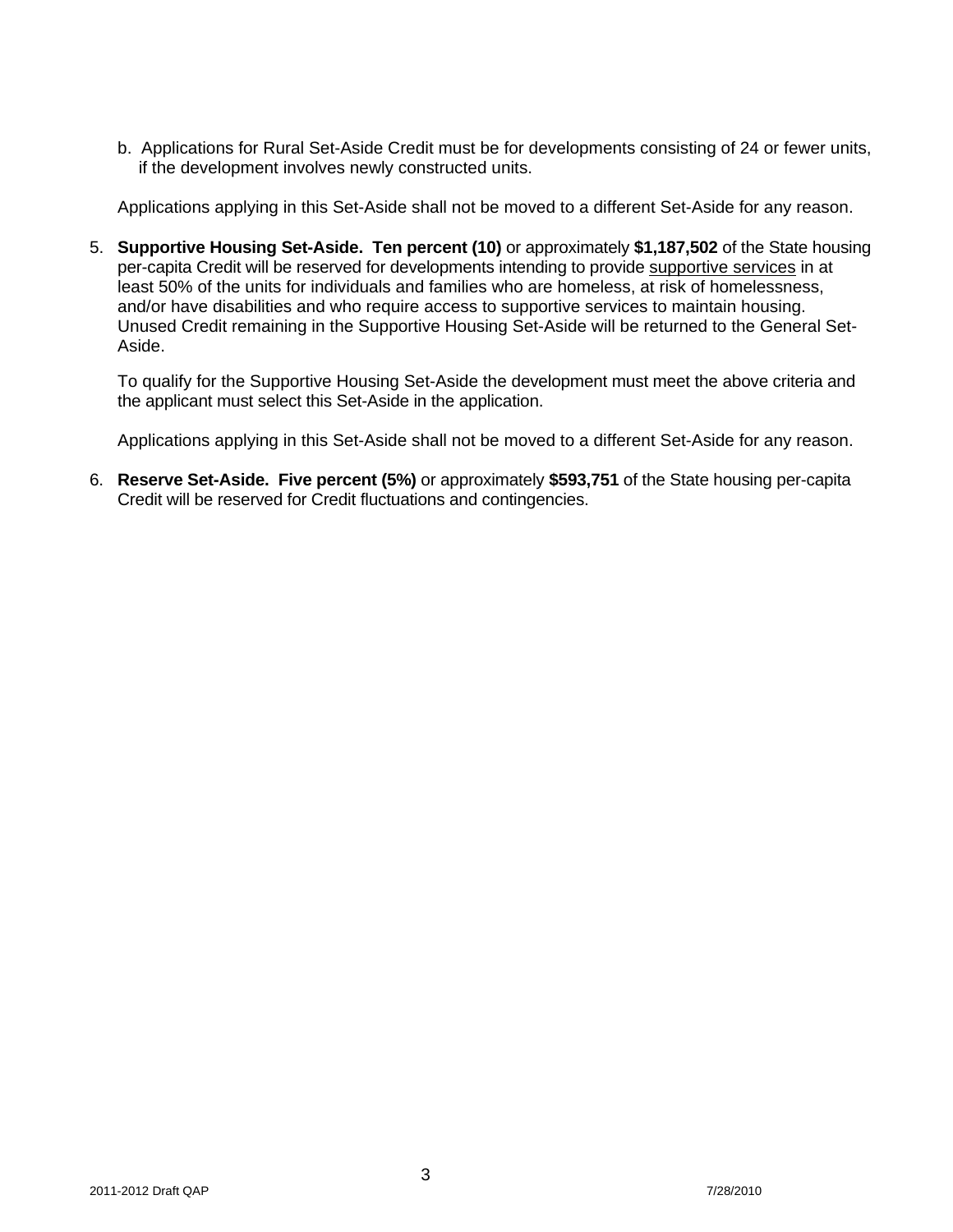### **B. Steps in the Allocation Process for Competitive Credit**

|                                                     | 2011                   | 2012                   |
|-----------------------------------------------------|------------------------|------------------------|
| Tax Credit Application Submissions Due (see         | Jan 21 - Feb 4, 2011   | Jan 20 - Feb 3, 2012   |
| www.wheda.com of LIHTC Online Application           |                        |                        |
| (LOLA) and Paper Application Documentation.         |                        |                        |
| WHEDA Initial Application Review, Site Visit,       | Feb 4, - Apr 15, 2011  | Feb 3 - Apr 15, 2012   |
| Financial Feasibility, Market Review, Scoring       |                        |                        |
| <b>WHEDA Publication of Preliminary Awards (see</b> | Approx. April 15, 2011 | Approx. April 15, 2012 |
| www.wheda.com)                                      |                        |                        |
| <b>WHEDA Credit Calculation &amp; Reservation</b>   | Approx. May 1, 2011    | Approx. May 1, 2012    |
| Issuance                                            |                        |                        |
| Due Date for Additional Documents, and Second       | Due Approx.            | Due Approx.            |
| Application via LOLA and paper Application.         | September 1, 2011      | September 1, 2012      |
| <b>WHEDA Issuance of Carryover Agreement</b>        | (120 days after        | (120 days after        |
|                                                     | Reservation issuance)  | Reservation issuance)  |
| 10% Test Deadline                                   | Due 30 days prior to   | Due 30 days prior to   |
| (see www.wheda.com for documentation                | twelve months after    | twelve months after    |
|                                                     | Carryover issuance     | Carryover issuance     |
| Begin construction                                  |                        |                        |
| Building places in service                          |                        |                        |
| Submission of Final (Third) Application via LOLA    | Due within 180 days    | Due within 180 days    |
| and Paper Documentation (see www.wheda.com          | after latest placed in | after latest placed in |
| for documentation)                                  | service date for the   | service date for the   |
|                                                     | project                | project                |
| WHEDA Issuance of 8609 Form(s) & mandatory          | After receipt and      | After receipt and      |
| 30-year Land Use Restriction Agreement (LURA)       | approval of            | approval of            |
|                                                     | satisfactory third     | satisfactory third     |
|                                                     | review documentation   | review documentation   |
| <b>WHEDA Ongoing Compliance Monitoring</b>          | Post 8609 issuance     | Post 8609 issuance     |
| Procedures                                          | for 30 years           | for 30 years           |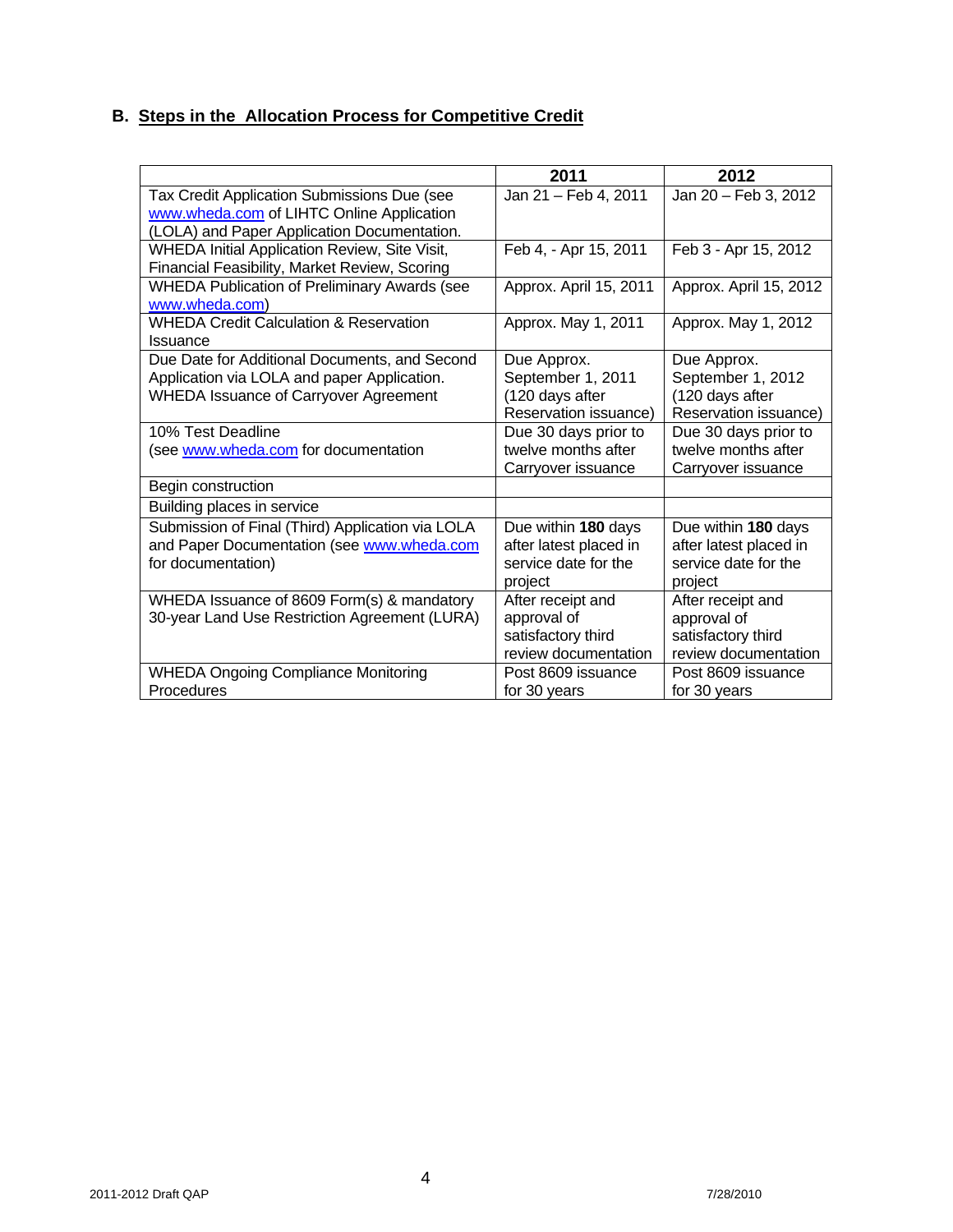### **1. Application Deadline**

WHEDA will prepare and make an application available to all interested applicants. The application will include a prescribed form and a list of required additional documentation. All initial and subsequent competitive and noncompetitive LIHTC applications must be submitted via WHEDA's LIHTC On Line Application system (LOLA). A Delegated Administrator Agreement must be submitted to and processed by WHEDA to obtain access to LOLA WHEDA's LIHTC On Line Application. One paper copy of the application and required additional documentation must also be submitted to WHEDA. Completed paper applications must contain **original signature(s)** and the initial application must be accompanied by a check for the appropriate nonrefundable application fee(s). (See Section IX, Tax Credit Allocation Fees.)

WHEDA will accept competitive LIHTC applications for a two-week period according to the calendar included in this document. All competitive applications must be submitted via the LOLA System by 5:00 p.m. C.S.T. The paper copy of the application, nonrefundable fee(s) and required additional documentation will be accepted by mail, postmarked NO LATER THAN the submittal Due Date, or hand-delivery, received in WHEDA's Madison office by 5:00 p.m. C.S.T. no later than the Due Date. WHEDA may accept applications after this period should WHEDA determine it has not received an adequate quantity of quality applications.

All initial noncompetitive LIHTC applications must be submitted via the LOLA System between January 4 and 5:00 p.m. C.S.T. on December 29 each calendar year. The paper copy of the application, nonrefundable fee(s) and required additional documentation must be submitted to WHEDA's Madison office between January 4 and December 29 each calendar year (5:00 p.m. C.S.T. if hand-delivered).

WHEDA will charge fees at the time of issuance of the Reservation Agreement and again at Post-Reservation or Carryover Allocation (Tier One and Tier Two Agreements for noncompetitive applications.) Fees are detailed in Section IX, Tax Credit Allocation Fees.

### **2. Initial Application Review & Site Visit**

WHEDA will review all applications for completeness, including, but not limited to, the following:

- The application is complete with all additional documentation, including all threshold items. **See Application Submission Checklist accompanying the Application;**
- The development meets the basic occupancy and rent restrictions of Section 42 of the Code;
- The organization applying for the Credit will have an ownership interest in the development;
- Nonprofit applicants applying in the in the nonprofit set-aside, meets the "qualified nonprofit organization" requirements of the Code, and has submitted a completed Appendix B;
- The developments owned or operated by any member of the development team in the State of Wisconsin or any other state are in compliance with the Code and are operating in a manner acceptable to WHEDA;
- Environmental issues or administrative proceedings do not exist that would adversely affect the ability to timely proceed;
- The applicant is sufficiently ready to proceed based on site control; and

As required by the Code, WHEDA will also notify the appropriate official's office in the local jurisdiction of the proposed Credit development location and solicit comments. While Credit cannot be denied to a development based solely on such comment, WHEDA will consider this information, and in its sole discretion may utilize such comment in its decision making process. WHEDA will evaluate all input received from the appropriate official(s) when deciding to award Credit to a particular development.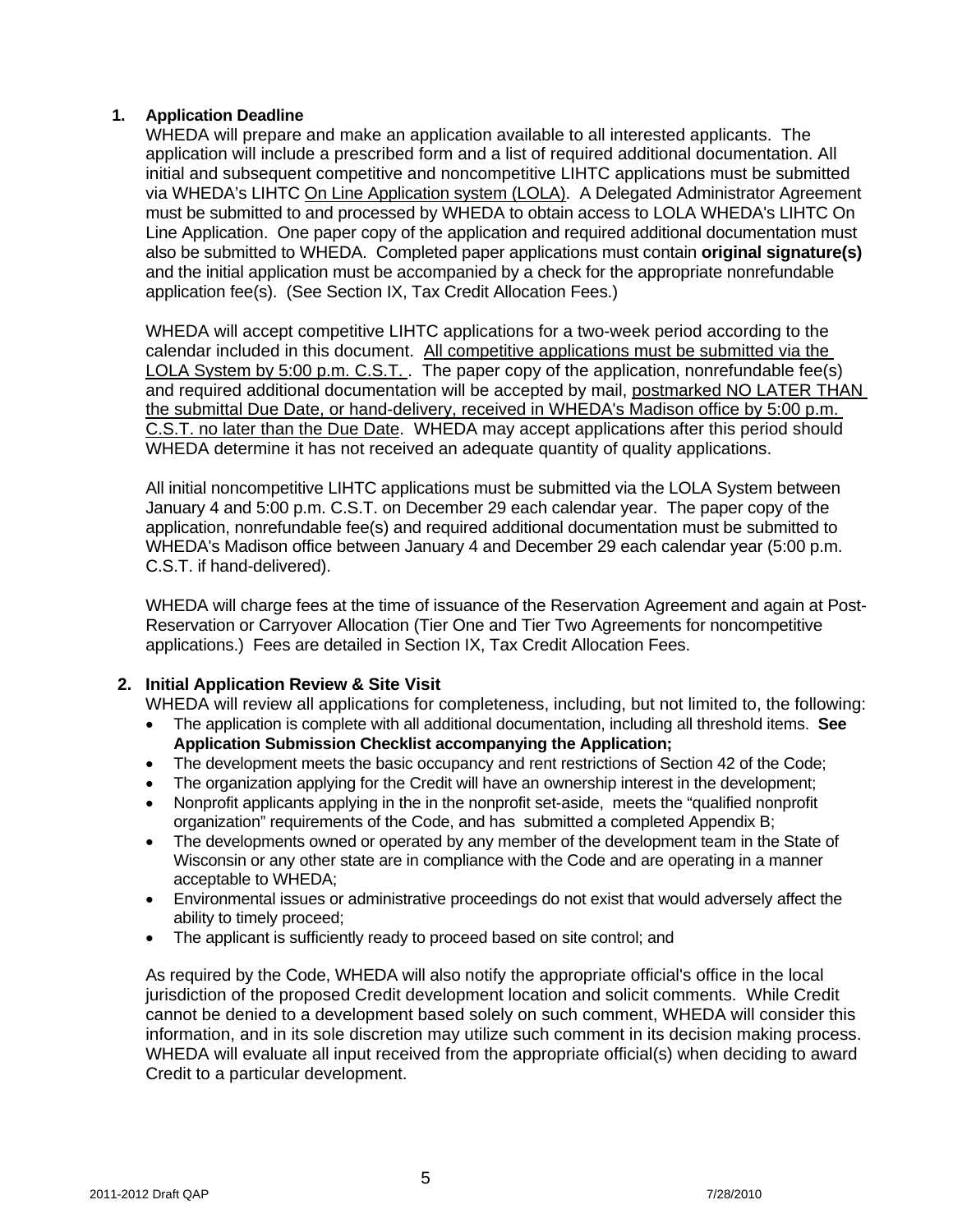A WHEDA representative will contact a member of the development team to discuss the proposed development, arrange a site/market visit, meet with representatives of the local municipality, and meet with representatives of the development team.

### **3. Market Approval Threshold**

WHEDA requires all applications include a recent market study, prepared by a WHEDAapproved third-party market analyst.

Market strength is a threshold determination based on the market study provided in the application, analysis by the WHEDA representative, and other sources including WHEDA internal occupancy data. The market study must adhere to the standards published on [www.wheda.com](http://www.wheda.com/). WHEDA may request additional information from the applicant during the market review process. All applications, including those financed with tax-exempt bonds (see section below regarding "Rules for Developments Receiving Non-Competitive Credit when Financed with Tax-Exempt Bonds"), must meet the market approval threshold as determined by WHEDA. WHEDA, at its option, may elect to contract its own third-party market study to evaluate information provided by the developer.

WHEDA reserves the right to reject applications for Market Approval if, in its sole opinion, it believes that an insufficient market exists for the proposed development, or that the proposed development will have a negative impact on existing multifamily housing or other developments in the market area currently under construction or lease-up.

### **4. Financial Feasibility Threshold**

Section 42 of the IRS Code states in part "The housing credit dollar amount allocated to a project shall not exceed the amount the housing credit agency determines is necessary for the financial feasibility of the project and its viability as a qualified low-income housing project throughout the credit period".

Therefore, WHEDA will evaluate the financial feasibility as a threshold item. Feasibility is determined by a variety of factors including: projected operating expenses, replacement reserves, rents, other income, vacancy assumptions, debt service and expected equity proceeds.

WHEDA reserves the right to reject applications or reduce Credit requests/allocations at any stage of the allocation process per Section 42 requirements, based on financial infeasibility or excessive Credit request. WHEDA further reserves the right to reject applications which, in WHEDA's opinion, have inadequate or excessive development budgets.

WHEDA limits total development cost for any one development under a formula based on HUD's 221(d)4 Mortgage Insurance program, plus an automatic 15% allowance for "Cost Not Attributable to a Dwelling Unit" such as parking areas and community spaces. Public housing authorities are exempt from this if they are the primary applicant and HOPE VI or similar federal funding is a source of funds. This is a threshold item and applications exceeding this standard will be rejected. See current year application and its appendices for calculation and methodology.

Requirements contained in any Memoranda of Understanding ("MOU") executed by and between WHEDA and the US Department of Housing and Urban Development (HUD), Wisconsin Rural Housing Service, or others will be applied to the underwriting of applications combining both Credits and other federal funding. Subsidy layering reviews required under these MOUs will be conducted and may result in a reduction of Credit. Documentation may be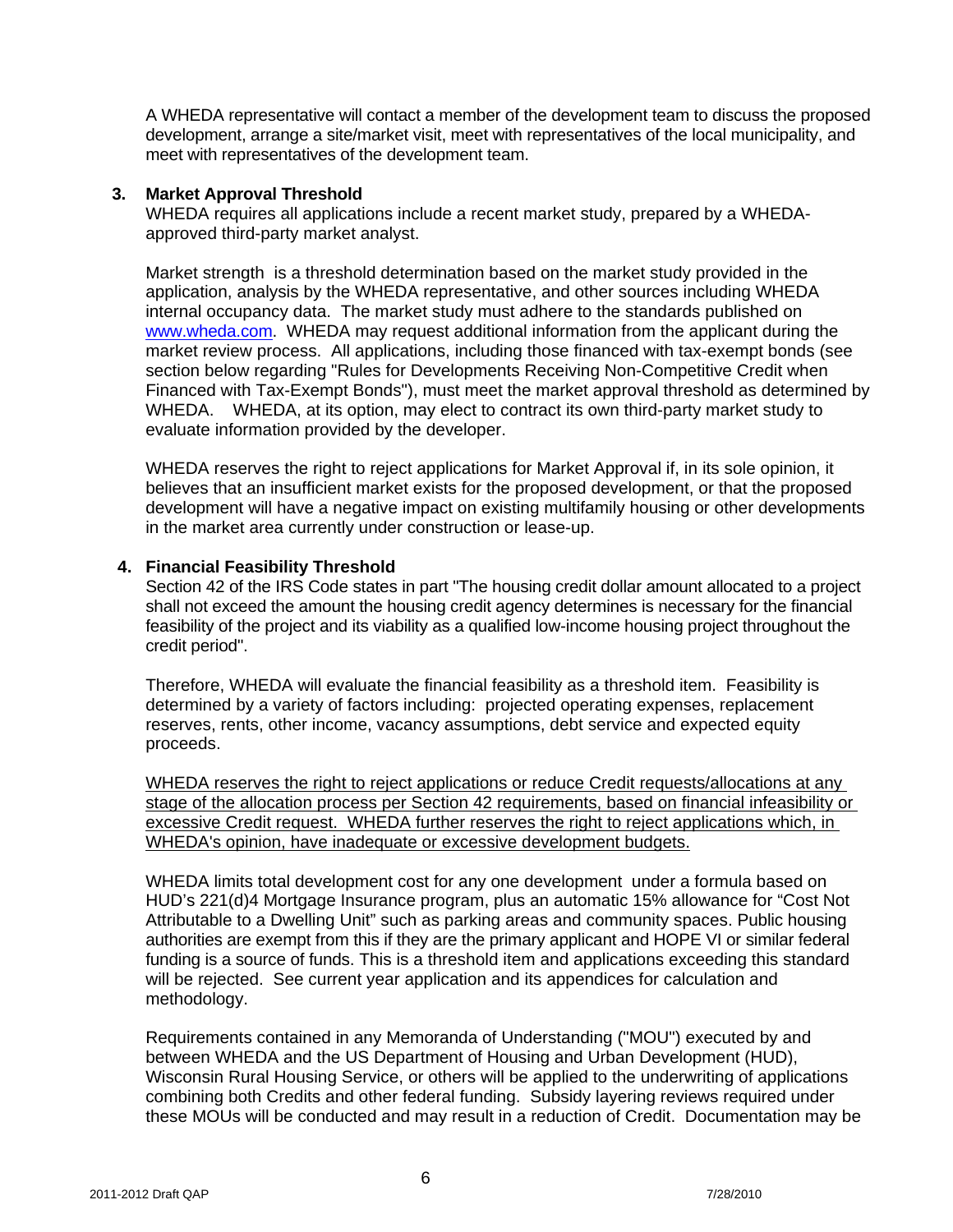WHEDA reserves the right to reject Competitive Credit applications if it believes the

Submittal Checklist and Appendix N of the LIHTC application.

copy of the applicable MOU will be made available to applicants upon request.

development could reasonably be accomplished utilizing Non-Competitive 4% credits and taxexempt financing. WHEDA may use the following assumptions for this determination: WHEDA's then-current tax exempt loan rates, longer amortization, a subsidized second mortgage, or reasonable deferment of developer fees.

exchanged by the aforementioned agencies in the underwriting of these Credit applications. A

Developments with HUD or Rural Development financing and/or project-based subsidies have special application submittal requirements that may impact feasibility. See the Application

Acquisition-rehab proposals (except for adaptive reuse developments) must provide:

• a Capital Needs Assessment report (CNA) of the subject property. The CNA must be completed by a WHEDA approved third-party CNA provider. A list of WHEDA-approved CNA providers can be found on [www.wheda.com](http://www.wheda.com/).

Applicants requesting Acquisition credit must provide:

an "as-is" market value appraisal conducted by a third party appraiser certified under the requirements of the State of Wisconsin general certification of real estate appraisers. The values established shall be used for any acquisition portion of the Credit calculation.

### **5. Application Scoring & Minimum Scoring Threshold**

Applications are scored based on the criteria listed below. Applicants will self-score a portion of these criteria in the Application. However, WHEDA will make the final determination of the applicant's score.

### **6. Land Use Restriction Agreement (LURA)**

Owners of developments funded with Low Income Housing Tax Credit will be required to enter into a Land Use Restriction Agreement (LURA) with WHEDA for a mandatory thirty-year period. No "opt-out" provision will be included.

### **7. Scoring Categories:**

 **Note: Points for scattered site developments will be prorated at WHEDA's discretion**

### **Category 1. Lower-Income Areas 10 points 10 points 10 points**

 Development is located within a qualified census tract and contributes to a community revitalization or redevelopment plan and/or located on federally designated tribal land.

### **Category 2. Energy Efficiency and Sustainability 30 points**

Development is thoughtfully designed to promote long term energy efficiency and sustainability through project design and site location.

### **Category 3. Local Support 27 points 127 points**

 Development demonstrates community support of elected and non-elected officials or housing related neighborhood groups. Additional consideration is given for indirect financial support.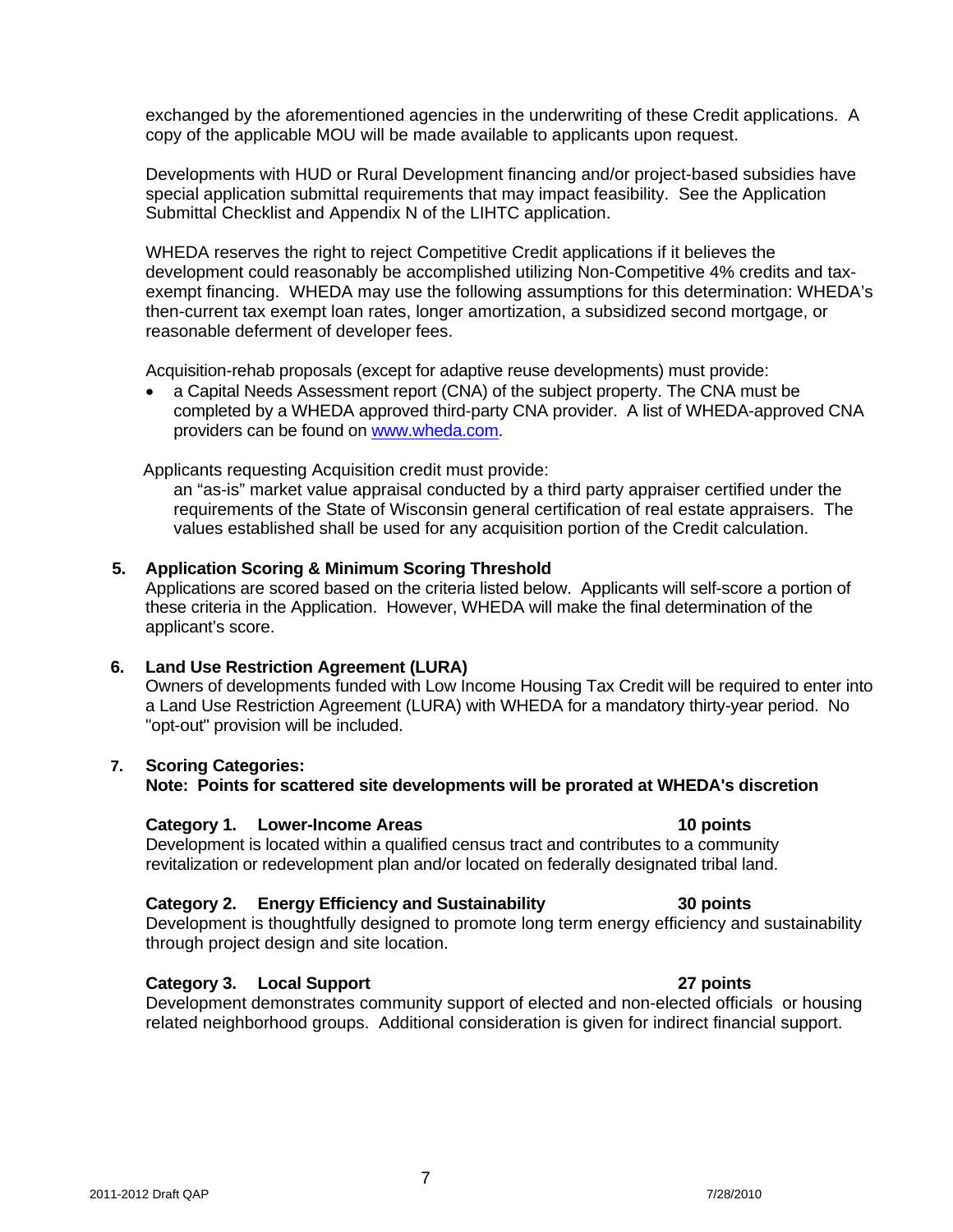### **Category 4. Mixed-Income Incentive 15 points**

Development offers both affordable and market-rate units.

### **Category 5. Serves Large Families (3-bedroom or larger units) 18 points**

Development offers a minimum of 10% of the total units with three or more bedrooms.

### **Category 6. Serves Lowest-Income Residents 70 points**

Development reserves units for households at 50% or below County Median Income. Units serving the lowest-income residents shall be of comparable quality to other units in the development. The Owner will be required to maintain the stated set-aside through a Land Use Restriction Agreement (LURA). Applications in the Preservation Set-Aside are not eligible to score points in this category.

### **Category 7. Supportive Housing 25 points**

Supportive services provided to at least 50% of the units for individuals and families who are homeless, at risk of homelessness and/or have disabilities.

### **Category 8. Elderly Assisted Living 18 points**

Development intends to provide supportive services to elderly persons in a certified Residential Care Apartment Complex (RCAC)

### **Category 9. Acquisition/Rehab 30 points**

Development proposes rehabilitation, or acquisition and rehabilitation, of existing multifamily units.

### **Category 10. Market Appeal 20 points**

Development offers amenities that enhance market appeal and promote long-term development viability.

### **Category 11. Universal Design 23 points**

Development offers architectural features that increase accessibility will broaden the market for many units.

### **Category 12. Financial Participation 25 points**

- **A.** Development has financial participation, supported by a written conditional financial commitment. Examples of permanent (not construction) financing include:
	- (a) Tribal, federal, state, county or city governments;
	- (b) Public housing authorities;
	- (c) FHLB;
	- (d) Tax-exempt bonding authorities;
	- (e) Unaffiliated public or private foundations;
	- (f) Unaffiliated nonprofits; and
	- (g) Federal/State historic Credit.

Financial participation, in the form of a loan, must be at a rate equal to, or less than, the Long Term Applicable Federal Rate (compounded annually) plus 25 basis points. Origination fee may not exceed 2.5%.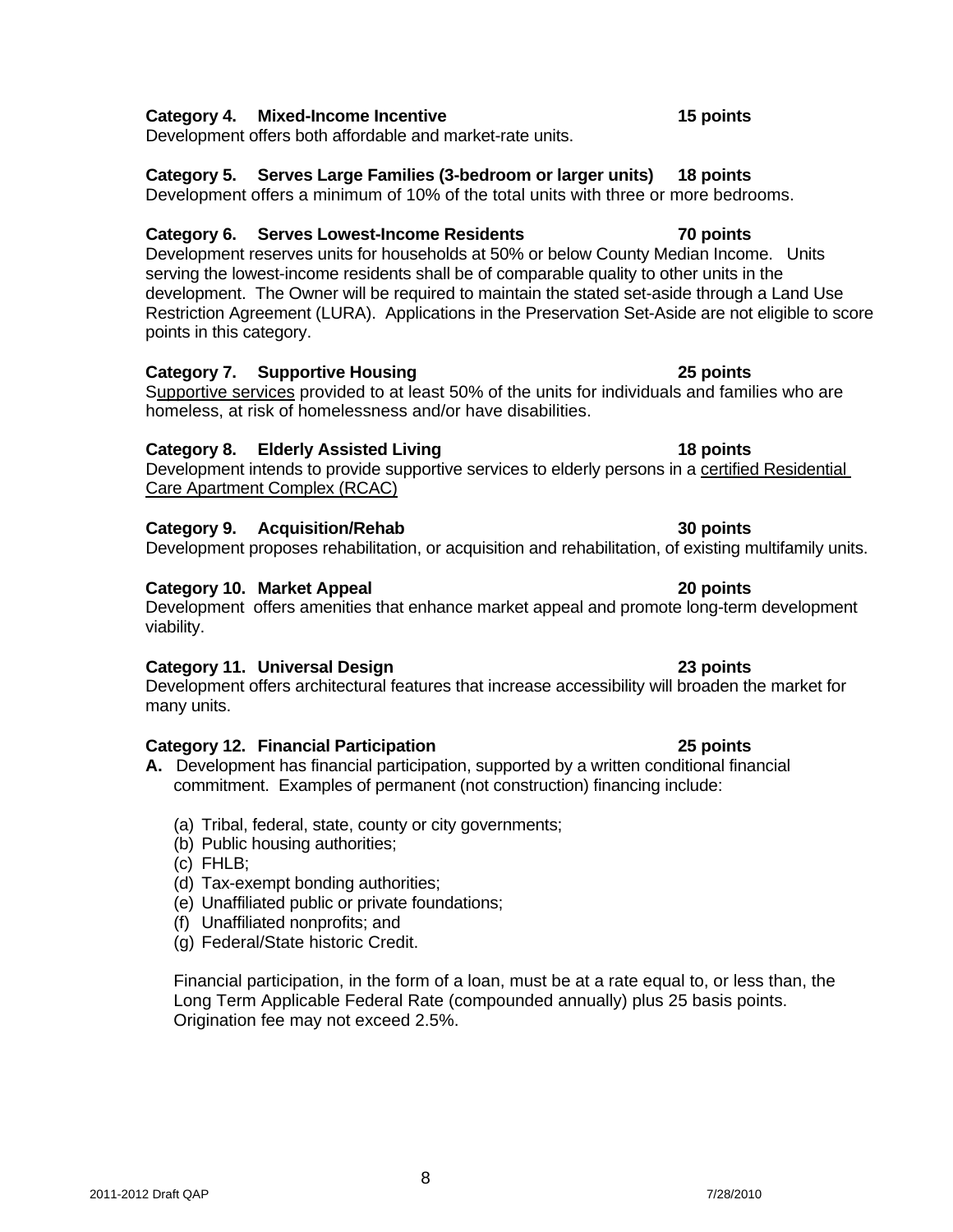**OR** 

**B.** Section 8 HAP or RAP or other rental subsidy contracts and all documented contracts providing operating subsidies are eligible to score points. See the Self Scoring Exhibit of the application for examples.

### **Category 13. Owner Characteristics 3-6 points**

- (a) Development where the controlling entity (managing member or general partner) is partially owned controlled by minority group members or tribal governments
- (b) The controlling entity (managing member or general partner) is at least 51% owned and controlled by a local tax-exempt organization.

### **Category 14. Eventual Resident Ownership 3 points**

Development is intended for eventual low-income resident ownership.

### **Category 15. Project Team 50 points**

Development team (Developer, Management Agent, and Consultant) will be evaluated based on past performance and previous Credit program participation.

### **Category 16. Readiness to Proceed 15 points**

Development has permissive zoning in place, including any conditional use permit or other acceptable zoning.

### **Category 17. Credit Per Low Income Unit 30 points**

Development uses fewer credits per low income unit produced.

### **Category 18. Debt Coverage Ratio 6 points 6 points 6 points**

Developments with DCRs minimum 1.20.

### **TOTAL POINTS: 421 points**

WHEDA calculates and ranks the score for each application and then determines which applications meet or exceed a minimum established scoring threshold. Ranking results are published on WHEDA's website (www.wheda.com). WHEDA recognizes that its decisions, or other events beyond the developer's control, may affect the development and potentially change its score. *WHEDA, at its discretion, may allow changes in scoring. Whether the development receives Credit in such a circumstance will depend on its new score and ranking within its respective set-aside category.* 

### **WHEDA requires a minimum threshold point score for all applications of 120**.

9

### **8. Submission & Review of Additional Documents**

The highest-ranking applicants within each set-aside and for which Credit is deemed likely to be available are able to continue in the process. WHEDA will publish awards/rankings announcement on [www.wheda.com](http://www.wheda.com/) approximately mid-April of each calendar year. WHEDA will subsequently issue a Credit Reservation letter within approximately two weeks of the credit award announcement. Additional required application materials must be submitted to WHEDA within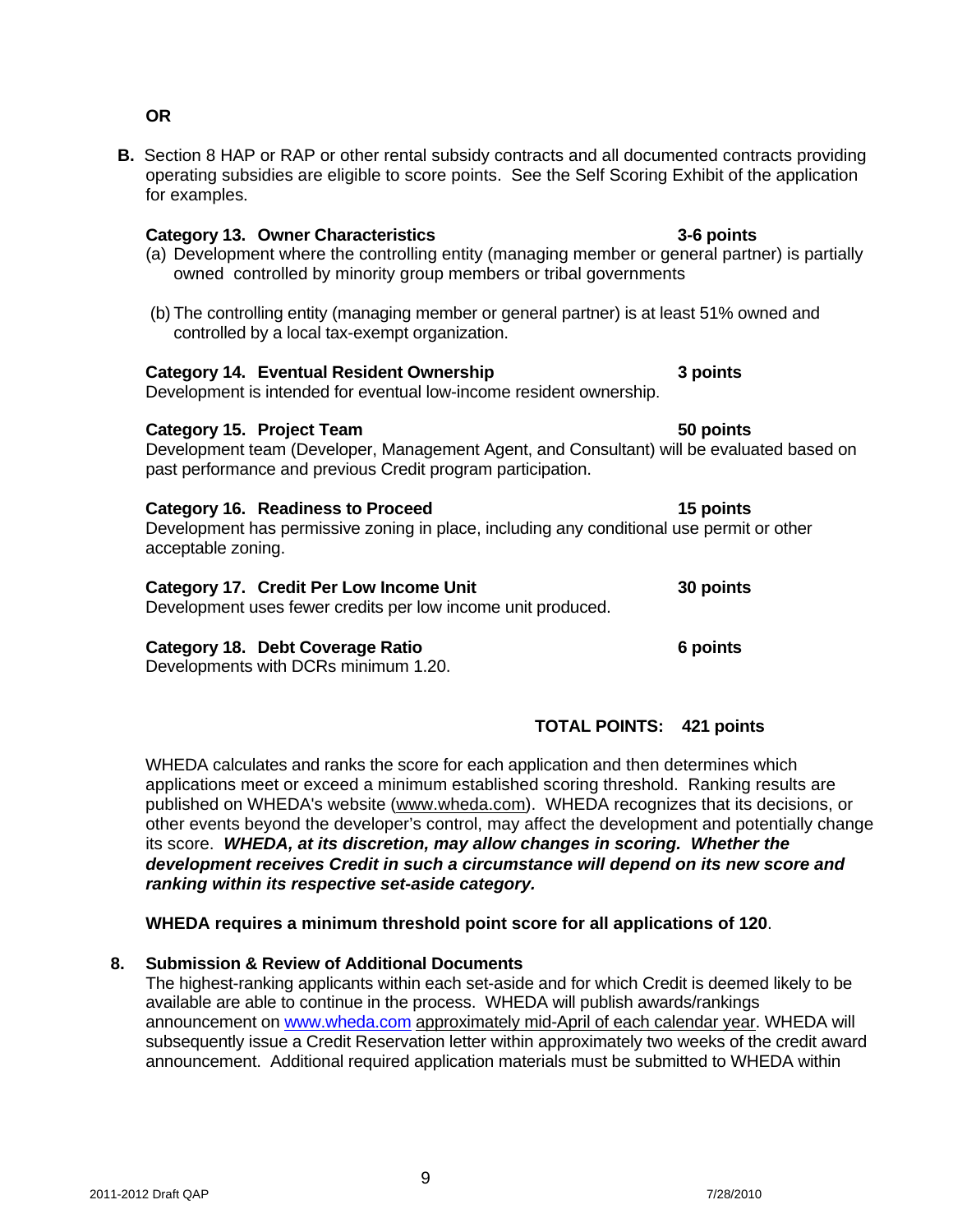**120 days** of the issuance of the Credit Reservation. Failure to meet all threshold requirements within the 120-day period **will render applications ineligible for further consideration**.

At its sole discretion, WHEDA may approve a written request for an extension. See Section IX, Tax Credit Allocation Fees. In the event an application is unable to proceed in the Credit process, the next highest-ranked scored application that meets or exceeds the minimum scoring threshold will continue in the process.

### **9. Competitive Credit Calculation & Reservation**

### **a. Credit Calculation:**

WHEDA will reserve the calculated Credit amount after the development has received market approval, received financial feasibility approval, achieved sufficient scoring rank, and has satisfactorily submitted all requested additional documentation. WHEDA determines the amount of Credit reserved through information received and the amount requested in the application. The actual reservation amount may not equal the dollar amount requested in the application. The Code requires that WHEDA determine that *"the housing Credit dollar amount allocated to the development does not exceed the amount the housing Credit agency determines is necessary for the financial feasibility of the development and its viability as a qualified low-income housing project throughout the Credit period."* In making this determination, WHEDA will consider the following:

- The sources and uses of funds and the total financing planned for the development;
- Any proceeds or receipts expected to be generated by tax benefits;
- Percentage of the housing Credit dollar amount used for development costs;
- The reasonableness of operating expenses, rent and vacancy assumptions, and proposed debt service coverage, the development and operational costs of the proposed development; and
- An analysis of the appropriate Credit amount based on an "equity gap" model.

The Code allows the possibility of receiving a Credit reservation equal to 130 percent of qualified expenditures. The increased basis is allowed in areas defined by HUD as "qualified census tracts" ("QCT") or "difficult development areas" ("DDA"). There are no HUDdesignated DDAs in Wisconsin. Applicants may request the higher basis, but WHEDA reserves the right to determine the Credit allocation amount required for feasible development. A map of the census tract showing the development location must be submitted with the application for Credit. See Appendix F of the LIHTC Application for a list of qualified census tracts.

The Housing and Economic Recovery Act of 2008 allows WHEDA to designate areas or projects eligible for a 30% Credit boost. WHEDA expects to allow a 30% Credit boost for all developments in 2011-2012, subject to project feasibility reviews by staff. WHEDA reserves the right to revise this policy based on market conditions. The "HFA boost" applies only to non-QCT areas.

Credit may be awarded to that portion of a building used as a community service facility not in excess of 25% of the total eligible basis, if the building is located within a qualified census tract. "Community service facility" may include childcare, workforce development, healthcare, etc., and must be designed primarily to serve individuals whose income is 60% or less of area median income.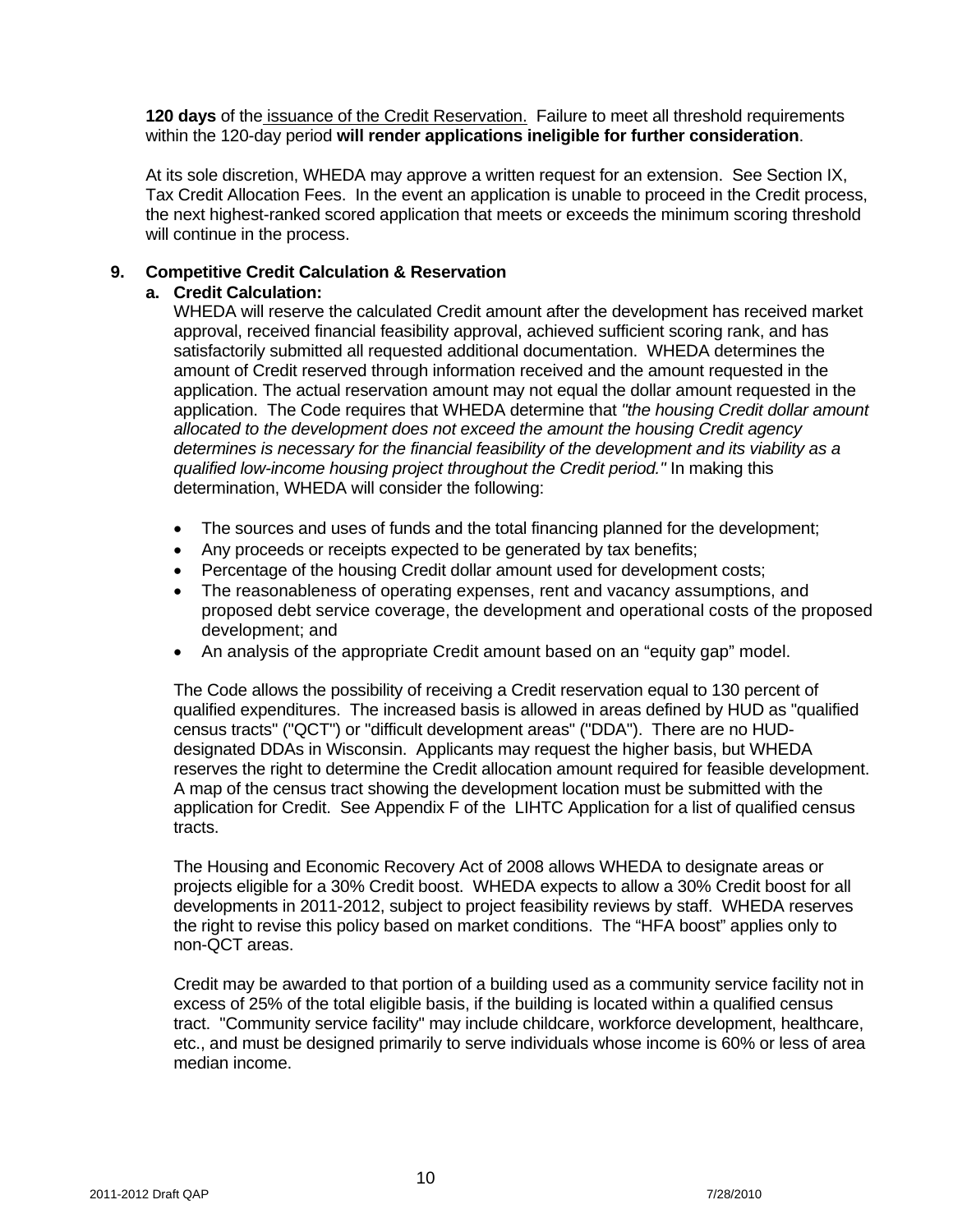Under certain circumstances described in the Code, buildings financed under the Native American Housing Assistance and Self-determination Act of 1996 (NAHASDA) are eligible for the Competitive Credit.

Developments receiving assistance under the HOME Investment Partnerships Act are considered federally subsidized unless certain income requirements are met for a portion of the residential rental units in each building and those units are occupied by income-eligible households. These requirements and restrictions may conflict with eligibility for HOME funds under rules promulgated by the State of Wisconsin. Please consult with a competent professional as to the interplay of these rules and their impact.

### **b. Reservation of Credit**

WHEDA will issue a letter reserving the determined Credit amount to qualifying applicants approximately two weeks after the announcement of preliminary awards. An applicant may not transfer Credit to another development or another development site. **WHEDA will not allow changes to the development that affect scoring after the reservation letter has been issued without its written approval. All developments receiving a reservation of Credit will be required to erect a WHEDA construction sign meeting specifications outlined in Appendix S of the LIHTC Application.**

### **10. Second & Third Application Reviews & Credit Allocation**

Federal law requires that WHEDA evaluate the application three times: a) at initial application; b) at carryover allocation/post-reservation application; and c) at the time the building(s) is (are) placed in service. On each occasion, the applicant must submit a complete Credit application via LOLA and in paper form and certify to all Federal, State, and local subsidies expected to be available to the development. The process requires that applicants provide detailed and accurate information concerning all development costs at each evaluation. Applicants with Reservations will be subject to cancellation of the Reservation if they are unable to provide WHEDA with satisfactory evidence of progress toward timely completion of the proposed development, or if there are significant changes to the proposed development from the approved application.

**The second review** is due from the applicant no later than **120** days after the date of the Reservation issuance. WHEDA will review financial feasibility and revised costs based on information provided by the applicant in the second review application to determine the appropriate amount of Credit to be allocated. Provided the second evaluation is in order, WHEDA will issue a Carryover Agreement at the time of completion of the second evaluation. Developments allocated Credit must be placed in service during the calendar year in which the allocation took place - **OR** – apply for a Carryover Agreement by the day after Thanksgiving each calendar year. WHEDA must **receive** the fully executed Carryover Agreement on or before, December 29 each calendar year.

A valid Carryover Allocation Agreement requires that the taxpayer incur costs that exceed 10% of the taxpayer's "reasonably expected basis" or total development cost no later than twelve months after the date the carryover allocation is issued. The owner must submit a third-party accountant's review certifying that the required 10% expenditure has occurred, or is likely to occur as of either a) or b), above. WHEDA requires a breakdown of expenditures as well as proof of expenditure by the specified deadline.

**The third and final review** is conducted after the development has been placed in service. WHEDA will again review financial feasibility, revised costs and the equity requirement based on information provided by the applicant in a third updated application to determine the appropriate amount of Credit to be allocated. At the third application, the Owner is required to submit an ACH (Automated Clearing House) form. The Owner must certify that the management agent identified on the initial application will continue to manage the property. Submission of a Final Application for final allocation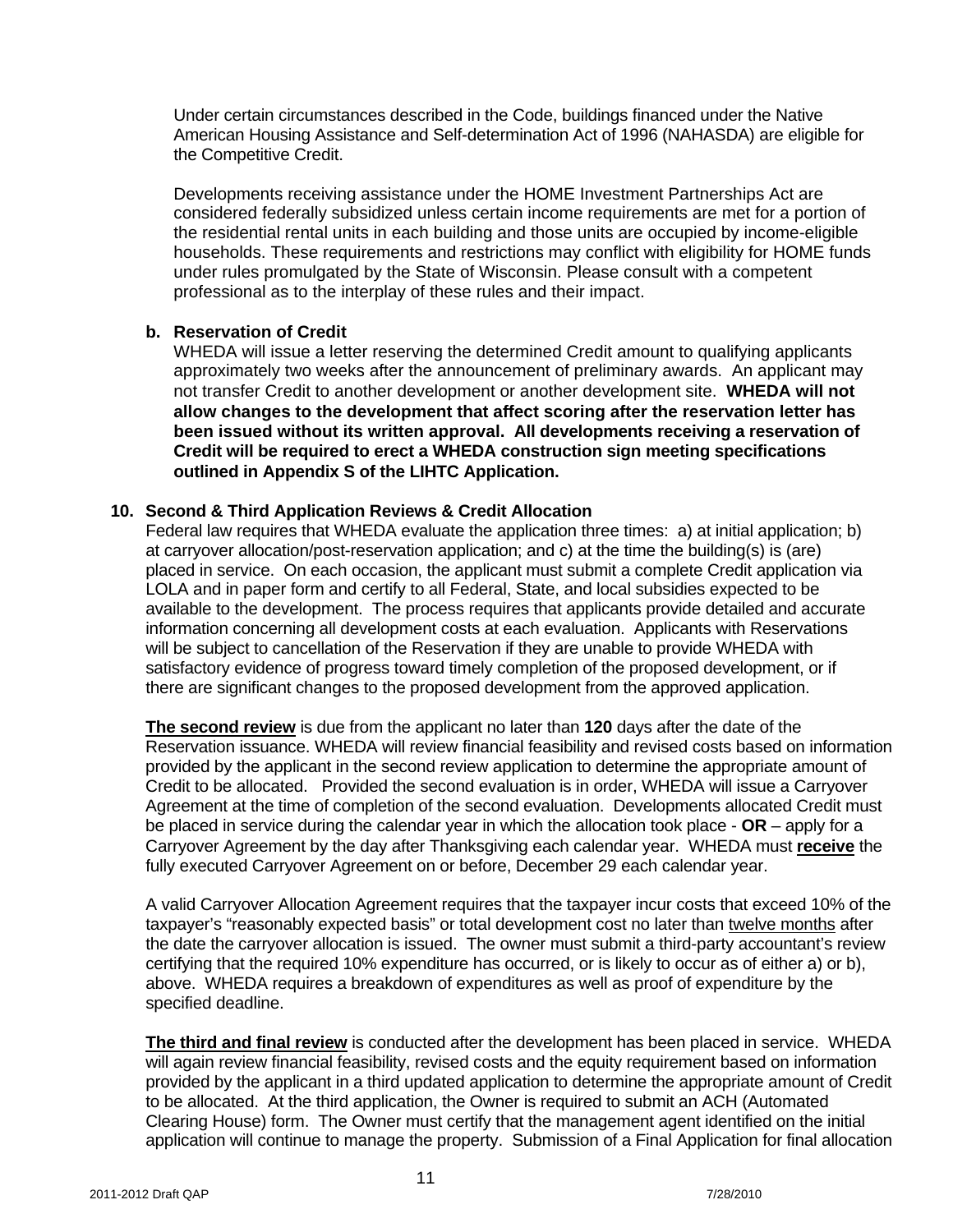must be made within 180 days of the latest placed-in-service date for the project or an extension must be requested. See Section IX Tax Credit Allocation Fees.

A final allocation of Credit cannot be made until the development building(s) has/have been placed in service and the owner has provided a third-party cost certification to actual development costs. Awarding of the actual Credit will be contingent upon:

- Developer's ability to meet its proposed time schedule;
- WHEDA's inspection of all development common areas and units and its satisfaction that the applicant has fully complied with its initial representation of the project's scope, supportive services, design, energy efficiency, amenities and purpose;
- Approved occupancy permit(s) for new construction and adaptive re-use developments;
- Architect's certification of substantial completion for new construction, adaptive re-use and substantial rehabilitation developments;
- Allocation Certification Request ("ACR") form, Credit percentage and allocation of Credit, originally signed by Owner stating the development is in compliance with Section 42 of the Code and will remain in compliance for the Credit period specified in the Code;
- An Owner/Taxpayer-certified current rent roll; (in accordance with the requirements of Appendix R)
- Updated title commitment, or final title policy containing an accurate final legal description of the property;
- Tax parcel identification number(s) for the development;
- Third-party cost certifications (for those developments of 10 units or less, a cost review is required; for developments consisting of 11 units or more, an audited third-party cost certification must be submitted);
- Completion by the applicant of all required agreements, including certification of all Federal, State, and local subsidies that apply; reporting and record keeping requirements; nondiscrimination regulations and any special conditions imposed by WHEDA or the U.S. Department of Treasury;
- Execution of a Land Use Restriction Agreement (LURA) mandated under Section 42 of the Code that commits to extend use for low-income housing for a **mandatory thirty-year period with no "opt-out" provision for developments funded with Low Income Housing Tax Credits**;
- One exterior photograph for each building of the completed development;
- ACH form if one is not currently on file with WHEDA;
- Certifications required in Appendix M of the application;
- Copy of executed tax credit operating agreement between developer and investor;
- Copy of all permanent loan agreements described in Funding Sources in the third application;
- If there has been a change in Owner entity since the "Carryover Allocation" letter, include a photocopy of the original signed and dated organizational documents filed with the Wisconsin Department of Financial Institutions; change the Owner information on the application for Credit and note the correct Federal Identification number on the application for Credit; and
- Submission of any other documents WHEDA may require to carry out the requirements of the application, the Qualified Allocation Plan for the State of Wisconsin, or IRS regulations.

The above requirements must be submitted in an acceptable form to WHEDA. WHEDA will then prepare a Land Use Restriction Agreement, allocate Credit and send a completed original of IRS Form(s) 8609 to the owner. WHEDA will forward a photocopy of Form(s) 8609 to the IRS. **WHEDA will assess fees for the re-issuance of 8609 form(s) at the Owner's request for non-WHEDA errors. This fee must be paid in full prior to WHEDA mailing or faxing the revised/corrected 8609 forms to the Owner.**

**If WHEDA at any time has reason to believe that the development: 1) will not be placed in service in a timely fashion; 2) fails to comply with the requirements for a carryover allocation;**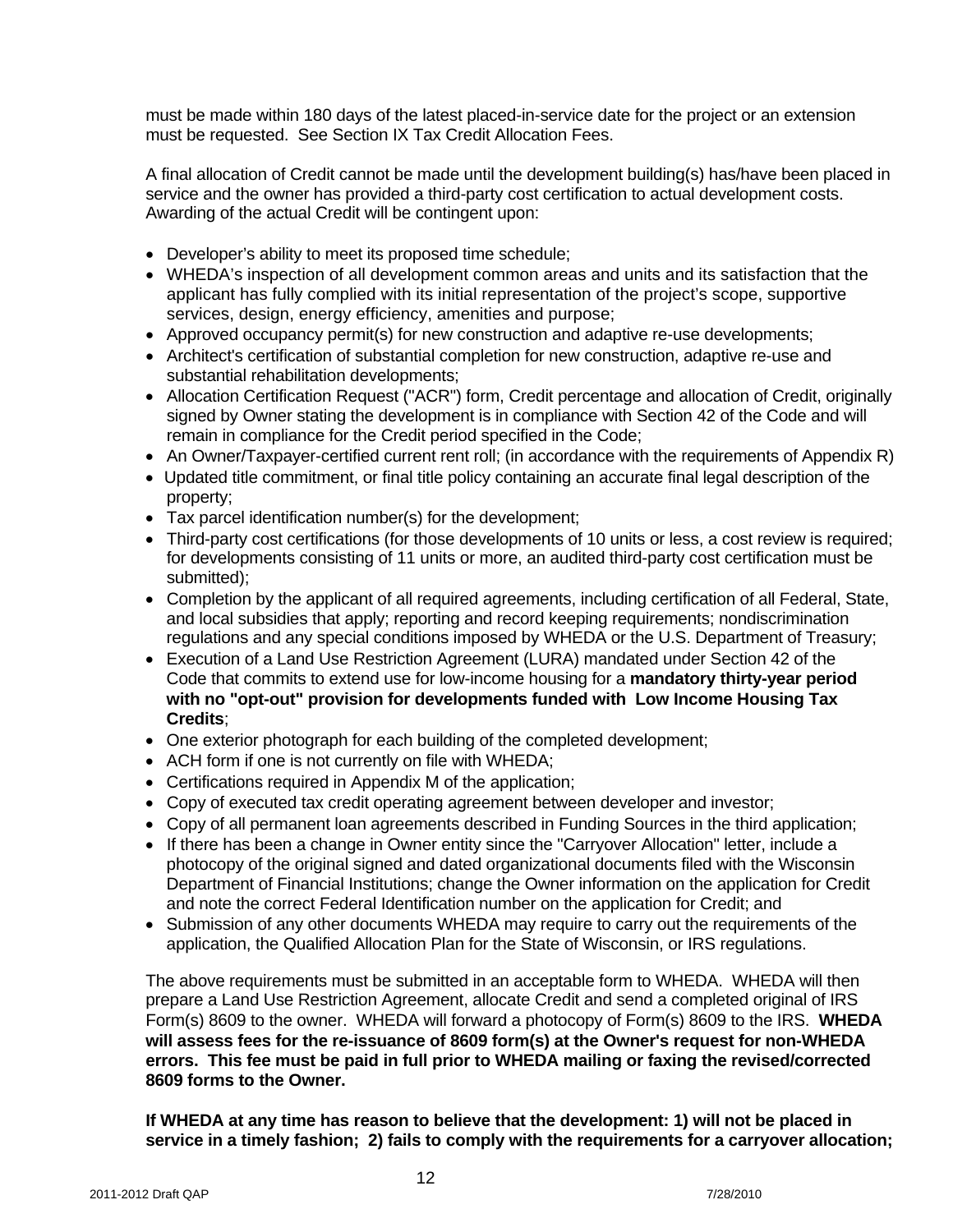**3) is not in compliance with Section 42 of the Code; or 4) that the application contains misrepresentations, WHEDA may revoke the Credit allocation.** In addition, WHEDA reserves the right to deduct up to 15 points on future LIHTC applications should it discover developer/applicant non-compliance on previous tax credit awards. Deductions shall apply no more than twenty four months from the date of discovery. Examples: failure to incorporate

design/amenity/accessibility/green building elements/special needs services for which the developer received points or were threshold certification items at initial application.

### **11. Rules for Developments Receiving Non-Competitive (4%) Credit when Financed with Tax-Exempt Bonds**

Applicants applying for Non-Competitive Credit for a development financed by WHEDA or locally issued tax-exempt bonds must follow a two-tier application process.

Applicants must submit the first application prior to commencing construction of the development. WHEDA will review the application to confirm that the development meets the requirements of the Plan, including a determination that the application meets both the market threshold, financial feasibility threshold, and minimum-scoring threshold. Developments may rely on the Plan and form of application in effect for the year in which they make their first application. In its review of the first application, WHEDA also confirms that 50% or more of the aggregate basis of building(s) and land is being financed with tax-exempt bonds. **Since all Tax Credit applications must meet the market threshold, financial feasibility threshold, and minimumscoring threshold, developers are encouraged to make the first application for Credit as early in the development process as possible.** 

Applicants submit the second application at the time of request for Credit allocation (assignment of the building identification numbers ["BINs"] and Form 8609). In addition to the approval of the first and second Tax Credit applications, Applicants must meet the following requirements to qualify for the final allocation of Credit:

- •
- The governmental unit that issues the bonds must make a determination of allowable Credit under rules similar to those required in Section 42(m)(2)(A)&(B), and will be required to provide an affidavit in a form acceptable to WHEDA that it has made this determination.
- If there has been a change in Owner entity since the "Tier One" letter, include a photocopy of the original signed and dated organizational documents filed with the Wisconsin Department of Financial Institutions; change the Owner information on the application for Credit and note the correct Federal Identification number on the application for Credit.
- Applicants must submit evidence of applicable Tax Credit percentage election in accordance with Section 42(b)(2). If no such election is submitted, WHEDA will issue an allocation based on the appropriate percentage prescribed by the law.
- Submit all items described under "The third and final review" in Section 10 above.

WHEDA will charge an application fee and additional review fees for all tax-exempt bond financed developments. See Section IX, Tax Credit Allocation Fees.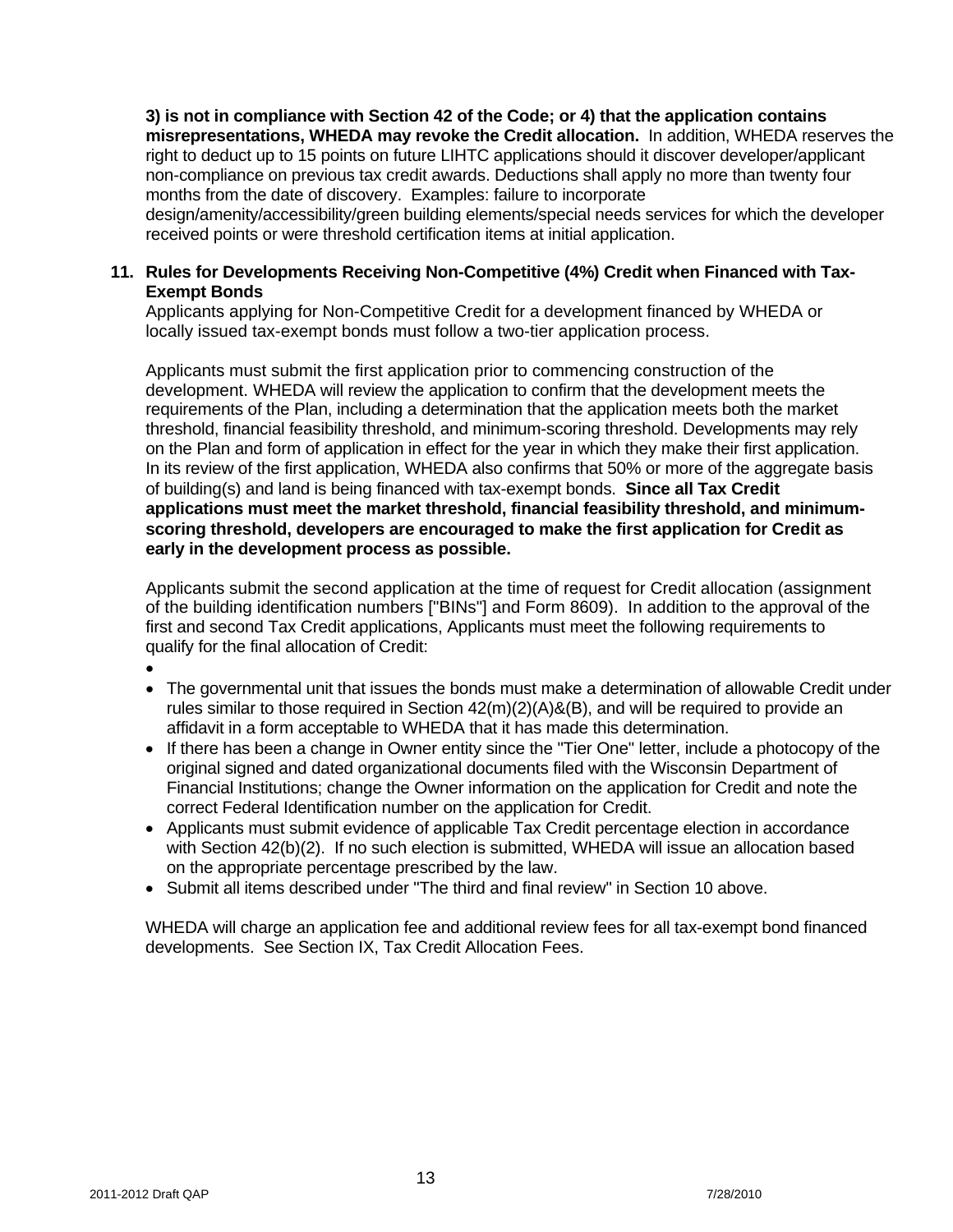### **12. Compliance Monitoring Procedures**

The Code requires housing Credit agencies to monitor all Credit developments to determine whether they are complying with the requirements of the Credit program. The monitoring requirement applies to all buildings placed in service for which the Credit is, or has been, allowable at any time. WHEDA's internal monitoring process is outlined in the AHTC Compliance Manual and the Compliance Policy for Extended Use Period, which are provided on the Internet at [www.wheda.com](http://www.wheda.com/).

Once the Form(s) 8609 is (are) issued, WHEDA will only allow changes to the development affecting the selection criteria on which the allocation of Credit was awarded upon satisfactory evidence that the change is necessary for the ongoing financial viability of the development.

All Credit developments are required to comply with the following regulations: The owner of a Credit development must keep records for each qualified building that show for *each year* in the compliance period:

- a. The owner of a Credit development must certify annually to WHEDA under penalty of perjury, on forms and in a manner prescribed by WHEDA, that:
- $\triangleright$  The development meets the minimum set-aside test applicable to the development;
- ¾ The owner has received an annual Resident Income Certification from each qualifying resident and documentation to support that certification;
- $\triangleright$  Each qualifying unit in the development is rent restricted under Section 42(g)(2) of the Code;
- $\triangleright$  All units in the development are for use by the general public (as defined in §1.42-9), including the requirement that no finding of discrimination under the Fair Housing Act, 42 U.S.C. 3601- 3619, occurred for the development. A finding of discrimination includes an adverse final decision by the Secretary of the Department of Housing and Urban Development (HUD), 24 CFR 180.680, an adverse final decision by a substantially equivalent State or local fair housing agency, 42 U.S.C. 3616a(a)(1), or an adverse judgment from a Federal court;
- $\triangleright$  The buildings and each residential unit in the development are suitable for occupancy (taking into account applicable health, safety, accessibility, building codes and regulations or other habitability standards), and the government unit responsible for making health, safety, or building code inspections did not issue a violation report for any building or residential unit in the development;
- $\triangleright$  Either there has been no change in the eligible basis as defined in Section 42(d) of any building, or there has been a change, and the nature of the change, including any new Federal funds received;
- $\triangleright$  All resident facilities included in the eligible basis under Section 42(d) of the Code of any building in the development, such as swimming pools, other recreational facilities, parking areas, washer/dryer hookups, and appliances, are provided on a comparable basis without a separate fee to all residents in the buildings;
- $\triangleright$  If a qualifying unit in the development becomes vacant during the year, reasonable attempts are made to rent that unit to residents having a qualifying income and while the unit is vacant, no units of comparable or smaller size are rented to residents not having a qualifying income;
- $\triangleright$  If the income of residents of qualifying units increases above the limit allowed in Section  $42<sub>(g)</sub>(2)<sub>(h)</sub>(ii)$ , the next available unit of comparable or smaller size in the building will be rented to residents having a qualifying income;
- $\triangleright$  Either there has been no change in the applicable fraction as defined in Section 42 (c)(1)(B), or there has been a change, and the nature of the change;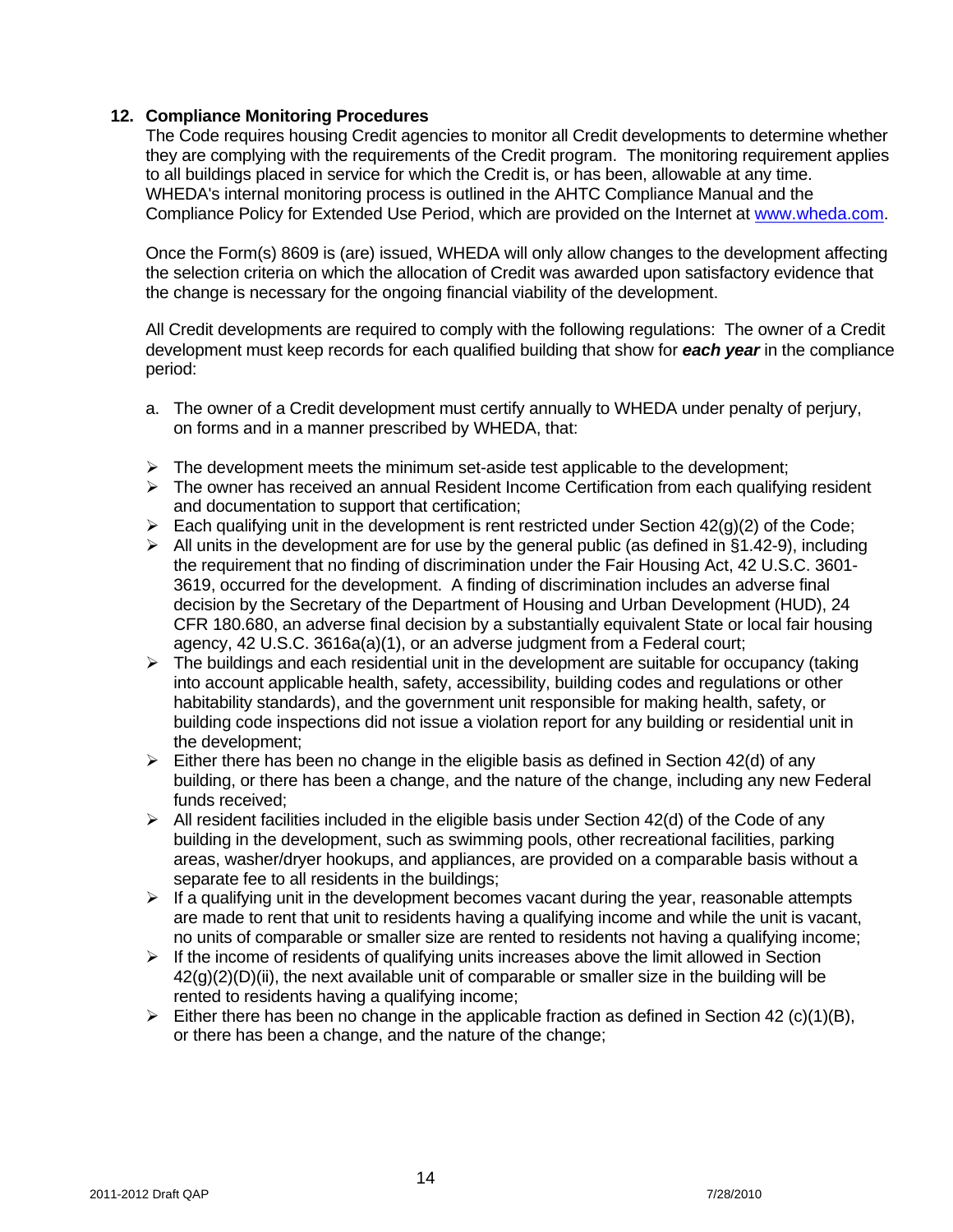- $\triangleright$  The development complies with the requirements or special provisions on which the allocation was based as outlined in the allocation documents, including, but not limited to, special setasides and the requirement under Section 42(h)(6)(B)(iv) that an owner cannot refuse to lease a unit in the development to an applicant because the applicant holds a voucher or certificate of eligibility under Section 8 of the United States Housing Act of 1927, 42 U.S.C. 1437s (for buildings subject to Section 13142(b)(4) of the Omnibus budget Reconciliation Act of 1993, 107 Stat. 312, 438-439);
- $\triangleright$  All qualifying units in the development are used on a non-transient basis (except for transitional housing for the homeless provided under Section 42 (i)(3)(B)(iii) or single-roomoccupancy units rented on a month-by-month basis under Section 42(i)(3)(B)(iv) of the Code);
- $\triangleright$  The development complies with the requirements for all Federal or state housing programs (e.g.) RHS assistance, HOME assistance, Section 8, FHA, tax-exempt financing or other programs), as applicable;
- $\triangleright$  If the owner received its Credit allocation from the portion of the State ceiling set-aside for a development involving "qualified non-profit organizations" under Section 42(h)(5) of the Code, the nonprofit entity materially participates in the operation of the development within the meaning of Section 469(h) of the Code, as applicable;
- $\triangleright$  The development is otherwise in compliance with the Code, including any Treasury Regulations, the applicable State Allocation Plan, and all other applicable laws, rules and regulations;
- $\triangleright$  There has been no change in the ownership or management of the development or any such changes have been reported to the State Monitoring Agency; and,
- $\triangleright$  The applicable fraction as reported to the IRS for each building in the development at the close of the most recent tax year.
- b. WHEDA requires that an owner of a Credit development submit to WHEDA during the compliance period, at times and in a manner prescribed by WHEDA, which may include transmission via e-mail or through a website, the following information:
- $\triangleright$  The Form 100 owner's certification as described in Section (a) above;
- $\triangleright$  Unit event information including data as described in Section (a);
- ¾ Utility documentation as required by the Code of Federal Regulations (26 CFR §1.42-10) and described in WHEDA's Tax Credit Program Compliance Monitoring Manual;
- $\triangleright$  Copy of signed 8609s the owner submits in the first year Credit is claimed; and
- $\triangleright$  Other documentation as required.
- c. WHEDA has the right to perform inspections of any Credit development through the end of the compliance period, including any extended use period. IRS regulations mandate that at least once every three (3) years, WHEDA must conduct on-site inspections of all buildings in the development and review at least 20 percent (20%) of the development's low-income units. An inspection includes a physical inspection of any building and units in the development, as well as a review of the records described in Section (a) above.

As provided in the Code, WHEDA and Rural Development have entered into a Memorandum of Understanding ("MOU") whereby developments financed by Rural Development will be inspected by Rural Development. Rural Development will provide the result of such reviews to WHEDA.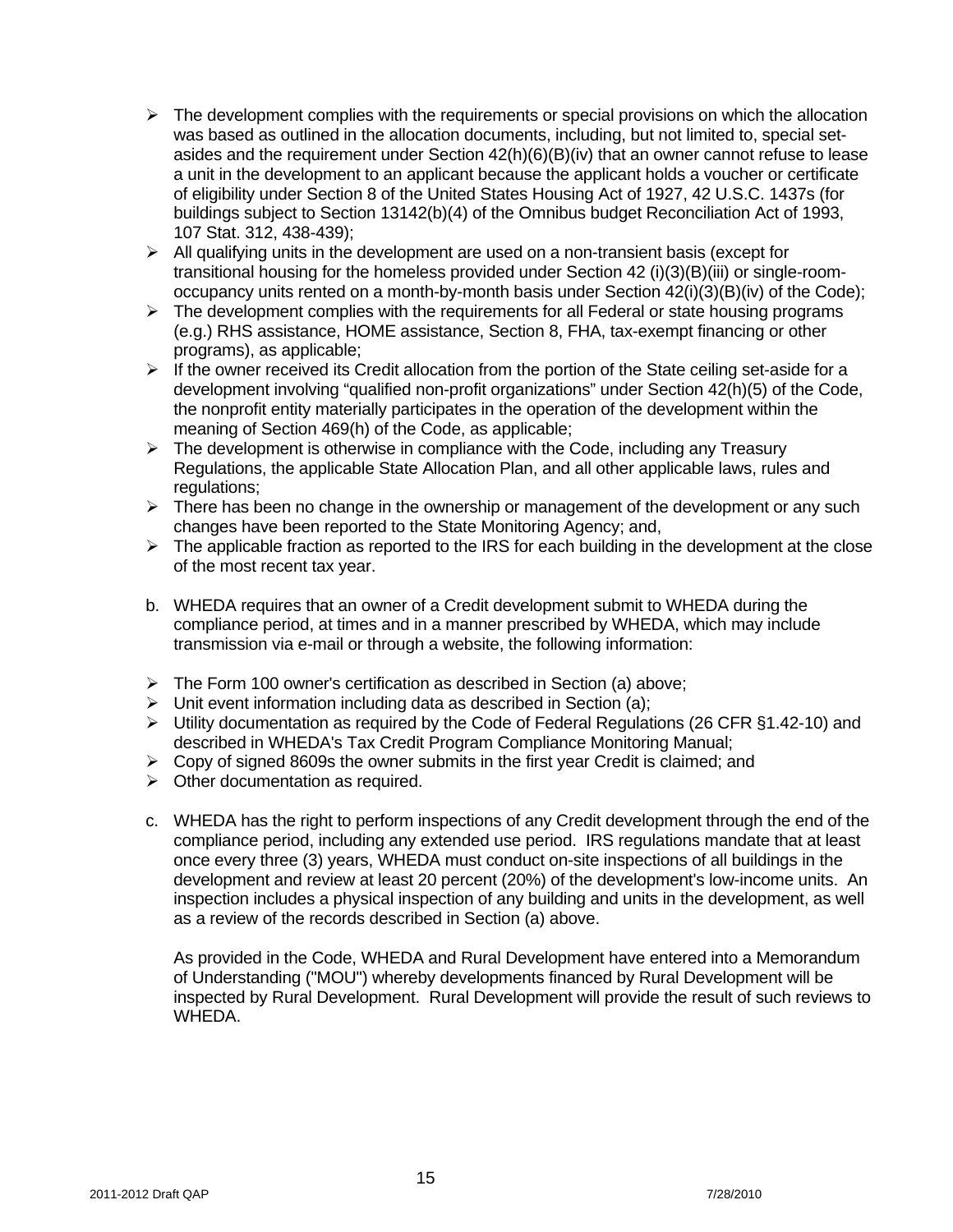- d. WHEDA will provide prompt written notice to the owner of a Credit development if WHEDA does not receive the required certifications or discovers through inspection, review or any other manner, that the development is not in compliance with the provisions of Section 42. In general, the owner will have an opportunity to correct noncompliance within **90 days** from the date of notification to the owner. However, the owner will have not more than **30 days** from the date of written notification in which to submit any missing report(s), information, or documentation. This includes, but is not limited to: Unit Status Report, annual Owner's Certificate of Continuing Compliance, utility allowance documentation, initial information, and fees. During the correction period, an owner must supply any missing certifications and bring the development into compliance with the provisions of Section 42. WHEDA may extend the correction period for up to six (6) months if it determines there is good cause for granting an extension.
- e. WHEDA is required to file Form 8823, Low-Income Housing Credit Agencies Report of Noncompliance, with the Internal Revenue Service no later than 45 days after the end of the correction period described above, including any extension, whether or not the noncompliance or failure to certify is corrected.
- f. Compliance with the requirements of Section 42 is the responsibility of the owner of the development for which the Credit is allowable. WHEDA's obligation to monitor for compliance does not make WHEDA liable for an owner's noncompliance. WHEDA will charge an annual fee to the development for conducting compliance monitoring. The annual fee is due March 15 of each year during the compliance period. WHEDA will also charge an initial compliance monitoring fee payable after the Form 8609 is issued. This initial compliance monitoring fee shall apply to all buildings placed in service after January 1, 2001. A late charge will be assessed for documentation or fees that are not received by the due date. WHEDA's "Compliance Monitoring Fee Schedule" and "Compliance Monitoring Fee Policy" is included in WHEDA's "AHTC Compliance Manual" and the Qualified Allocation Plan. Fees will be charged on all units within each development and drawn via ACH agreement. Monitoring fees are as follows:

The initial compliance fee for developments of 15 or fewer units is \$750. For developments of 16 or more units, the fee is \$50 per unit with a maximum of \$5,000.

### Paper Unit Status Reports:

| <b>Rural Development</b> | \$55/ per unit per annum |
|--------------------------|--------------------------|
| WHEDA-financed           | \$55/ per unit per annum |
| All Other                | \$55/ per unit per annum |

### Electronic Unit Status Reports:

| <b>Rural Development</b> | \$25/ per unit per annum |
|--------------------------|--------------------------|
| WHEDA-financed           | \$25/ per unit per annum |
| All Other                | \$40/ per unit per annum |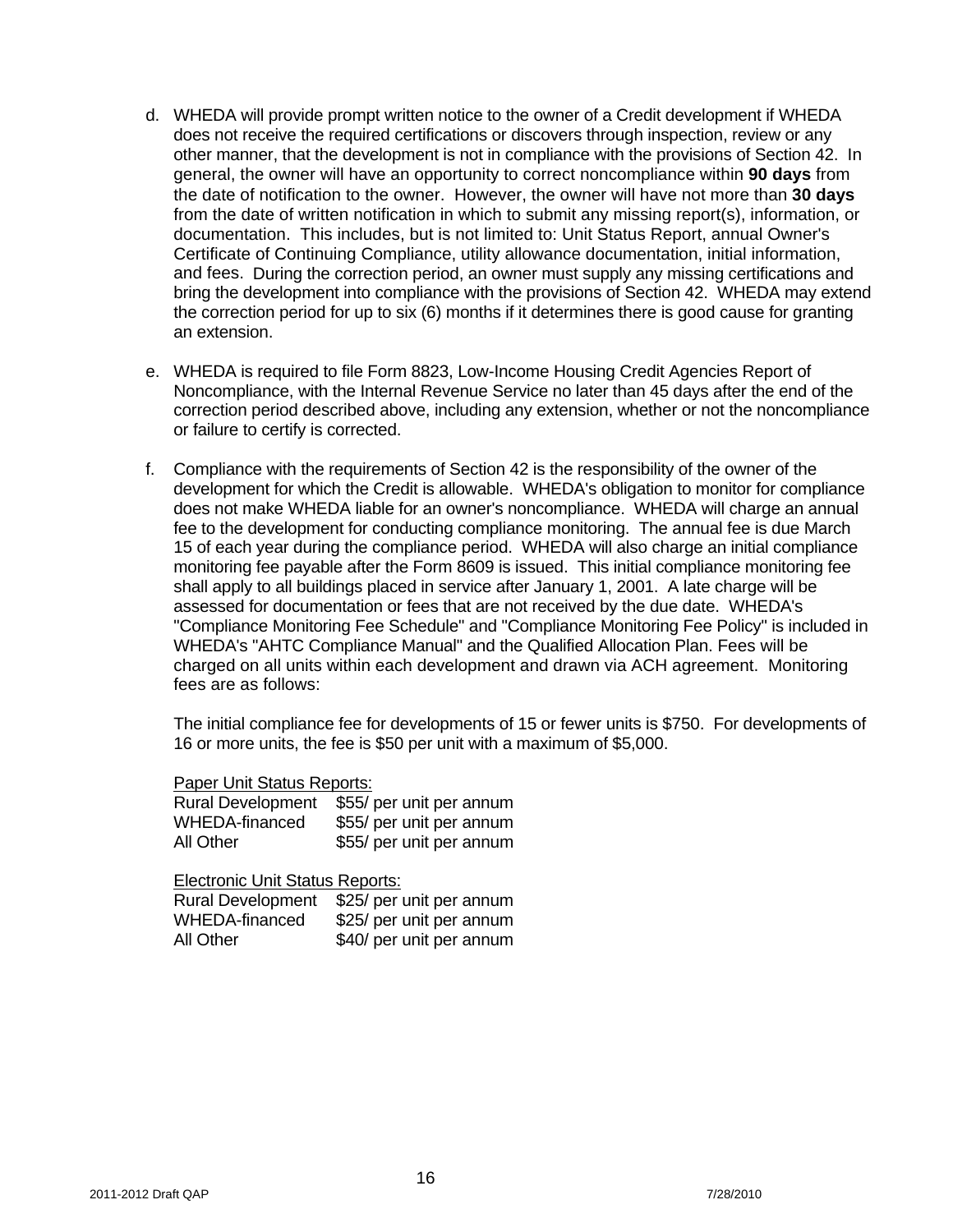### **III. PUBLIC REVIEW PROCESS FOR THE QUALIFIED ALLOCATION PLAN**

WHEDA will convene public hearings to receive oral and/or written comments regarding this Plan. After the hearings, the Plan will be presented to the WHEDA Board Members or their Assignees and the Governor of the State of Wisconsin for approval.

### **IV. MODIFICATIONS TO THE QUALIFIED ALLOCATION PLAN**

 WHEDA's Executive Director may make Plan modifications deemed necessary to facilitate the administration of the Credit program or to address unforeseen circumstances.

The Executive Director is also authorized to waive any conditions not mandated by Section 42 of the Code on a case-by-case basis for good cause. To the extent that anything contained in this Plan does not meet the minimum requirements of Federal law or regulation, such law or regulation shall take precedence over this Plan. WHEDA reserves the right and shall have the power to allocate Credit to a development irrespective of points scored, if such intended allocation is: 1) in compliance with the Code; 2) in furtherance of the housing priorities stated herein; and 3) determined by WHEDA to be in the best interests of the citizens of the State of Wisconsin.

WHEDA may modify this Plan as it deems necessary, including changes to fee structure. Such changes will be available for public comment and approved by WHEDA's board.

### **V. STATEMENT OF POLICY**

The Code requires that the Plan provide selection criteria that include: (i) development location, (ii) housing needs characteristics, (iii) development characteristics, including whether the development includes the use of existing housing as part of a community revitalization plan, (iv) sponsor characteristics, (v) tenant populations with special housing needs, (vi) public housing waiting lists, (vii) tenant populations of individuals with children, and (viii) developments intended for eventual tenant ownership.

The Plan must: (i) set criteria used to determine housing priorities which are appropriate to local conditions, (ii) give preference to: (I) developments serving the lowest-income tenants, (II) developments obligated to serve qualified residents for the longest period, and (III) developments located in qualified census tracts, the development of which contributes to a concerted community revitalization plan. The Agency must provide a procedure to monitor for noncompliance, notify the IRS of noncompliance and monitor for noncompliance with habitability standards through regular site visits.

The Plan may also include other criteria WHEDA deems appropriate, and except for the inclusion of the specified preference items, WHEDA has discretion with regard to the relative weight of these criteria. WHEDA is also given the discretion to determine the appropriate amount of Credit allocated to developments selected under the plan. In developing this Plan, WHEDA considered the Wisconsin Consolidated Plan as well as its experience in creating affordable housing throughout Wisconsin.

WHEDA is responsible for allocating only the amount of Credit to a given development required to make that development economically feasible. This decision shall be made solely at the discretion of WHEDA, but in no way represents or warrants to any person that the development is, in fact, feasible or viable.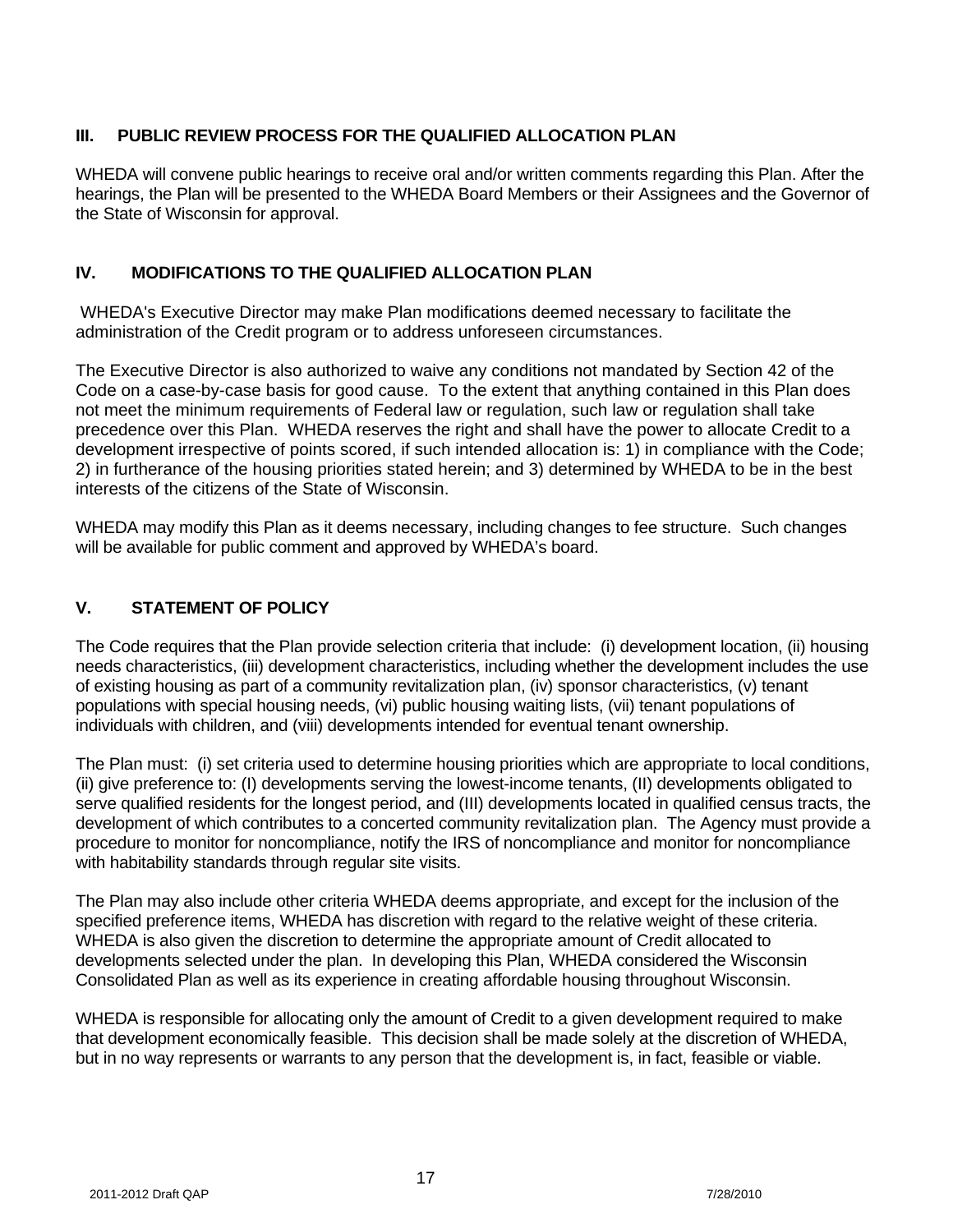WHEDA's review of documents submitted in connection with this allocation is for its own purposes. By allocating the Credit, WHEDA makes no representations to the applicant, owner, or any other entity regarding adherence to the Code, Treasury regulations, or any other laws or regulations governing Low– Income Housing Tax Credit.

No member, officer, agent, or employee of WHEDA shall be personally liable concerning any matters arising out of, or in relation to, the allocation of the Credit. WHEDA reserves the right to revoke Credit in the case of misrepresentations made to WHEDA by any member of the development team.

### **VI. NONCOMPLIANCE & PREVIOUS PERFORMANCE**

WHEDA will review the compliance history and overall performance of members of the development team. The development team is defined as the developer, applicant, owner, management agent, contractor, general partner or managing member of the ownership entity, or any related entity which controls, is controlled by, or under common control with any of the foregoing. Noncompliance may result in any member of the development team being denied participation in the Credit Program. All compliance fees owed by any member of the development team must be paid in full and compliance reports must be current before WHEDA will process an application. WHEDA will reject applications and bar the development team from program participation for at least one year if the development team has submitted information to WHEDA, that when verified by WHEDA or other third-party review, is found to materially affect the qualified basis of the building. **A development team is ineligible to compete for Credit in if they have: 1) failed to make the required 10% expenditure for two or more allocations in the five calendar years preceding the application; 2) returned Credit for two or more allocations in the previous five calendar year period(s); 3) not made satisfactory progress on existing allocations; or 4) been issued an IRS form 8823 with line 10(j) marked as "out of compliance." Line 10(j) states: "Project is no longer in compliance nor participating in the low-income housing tax Credit program (attach explanation)".** 

### **VII. WHEDA EMERGING BUSINESS PROGRAM**

The WHEDA Emerging Business (WEB) Program encourages involvement of small businesses owned, operated, and controlled by persons who are at an economic disadvantage. For low income housing Tax Credit developments in the counties of Brown, Dane, Dodge, Fond du Lac, Jefferson, Kenosha, Milwaukee, Outagamie, Ozaukee, Racine, Rock, Sheboygan, Walworth, Washington, or Waukesha, the WEB participation goal is set at 25 percent of hard costs. This dollar goal may be satisfied by emerging businesses providing services in the following categories: hard costs for the actual physical costs of construction, including general contracting, grading, excavation, concrete, paving, framing, electrical, carpentry, roofing, masonry, plumbing, painting, asbestos removal, trucking, and landscaping *and* the following soft costs: planning, architectural and engineering fees.

Developers of Tax Credit developments in these counties must use their best efforts to meet the WEB participation goal and report to WHEDA their results. **Failure to use best efforts to meet these goals may result in being barred from participating in the program**. WHEDA encourages developers in other counties to include WEB participation in their Tax Credit developments. A business qualifies for WEB participation if it is certified as: 1) a Disadvantaged Business Enterprise by the Wisconsin Department of Transportation; 2) an Emerging Business Enterprise by the City of Milwaukee; 3) a Minority Business under the Minority Business Certification Program by the Wisconsin Department of Commerce; or 4) has a comparable certification acceptable to WHEDA from a state or local government or agency. WHEDA will provide a facilitator, at its expense, to help the developer meet these goals**.**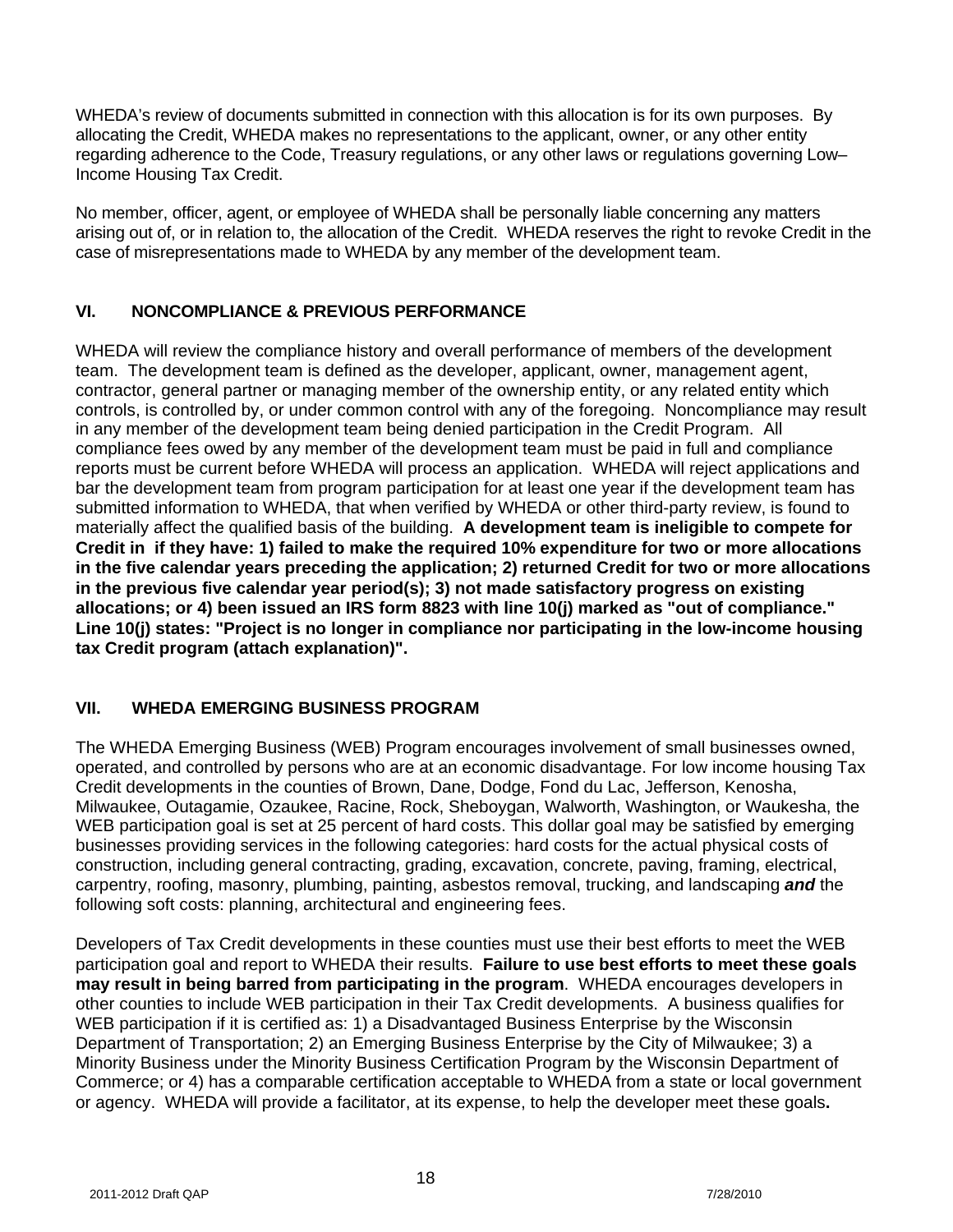### **VIII. WHEDA INTERNET SITE**

The following materials will be made available on WHEDA's Internet site at [www.wheda.com](http://www.wheda.com/), or within WHEDA's LIHTC On Line Application system (LOLA). A Delegated Administrator Agreement must be submitted to and processed by WHEDA to obtain access to LOLA.

- Qualified Allocation Plan
- Low Income Housing Tax Credit Application and Attachments
- Market Study Guidelines
- Approved List of Market Study Providers
- Approved List of Capital Needs Assessment Providers
- Updates on Wisconsin's Tax Credit Program
- List of Reservations for the Current Year
- List of Applicants for the Current Year
- Income and Rent Limits
- Archived Documents from previous Tax Credit cycles

### **IX. TAX CREDIT ALLOCATION FEES**

WHEDA will charge fees for filing, reviews, extensions, and document revisions as follows. These fees must be paid in full before further processing of the Application. These fees apply to activities in the calendar years for this QAP and will be applied regardless if the Initial Application was submitted previously.

### **LIHTC Application Fees - Competitive and Noncompetitive**

| 24 units or fewer: | \$1.000 |  |
|--------------------|---------|--|
| l Over 24 units:   | \$2.000 |  |

### **WHEDA Multifamily Loan Application Addendum\*\***

|  | 24 units or fewer: |
|--|--------------------|
|  | Over 24 units:     |

\*\*Competitive Applications: Do not submit the Loan Application fee until award is made.

 Non-Competitive Applications: Submit loan fee with Loan Addendum if applying for WHEDA Bond financing.

### **Competitive: Reservation and Carryover Agreements**

### **Noncompetitive: Tax-Exempt Tier One or Tier Two Agreements**  Reservation Agreement 5.0% of the annual Credit amount per

|                                | Agreement                            |
|--------------------------------|--------------------------------------|
| <b>Carryover Agreement</b>     | 5.0% of the annual Credit amount per |
|                                | Agreement                            |
| Tier One or Tier Two Agreement | 2.5% of the annual Credit amount per |
|                                | Agreement                            |